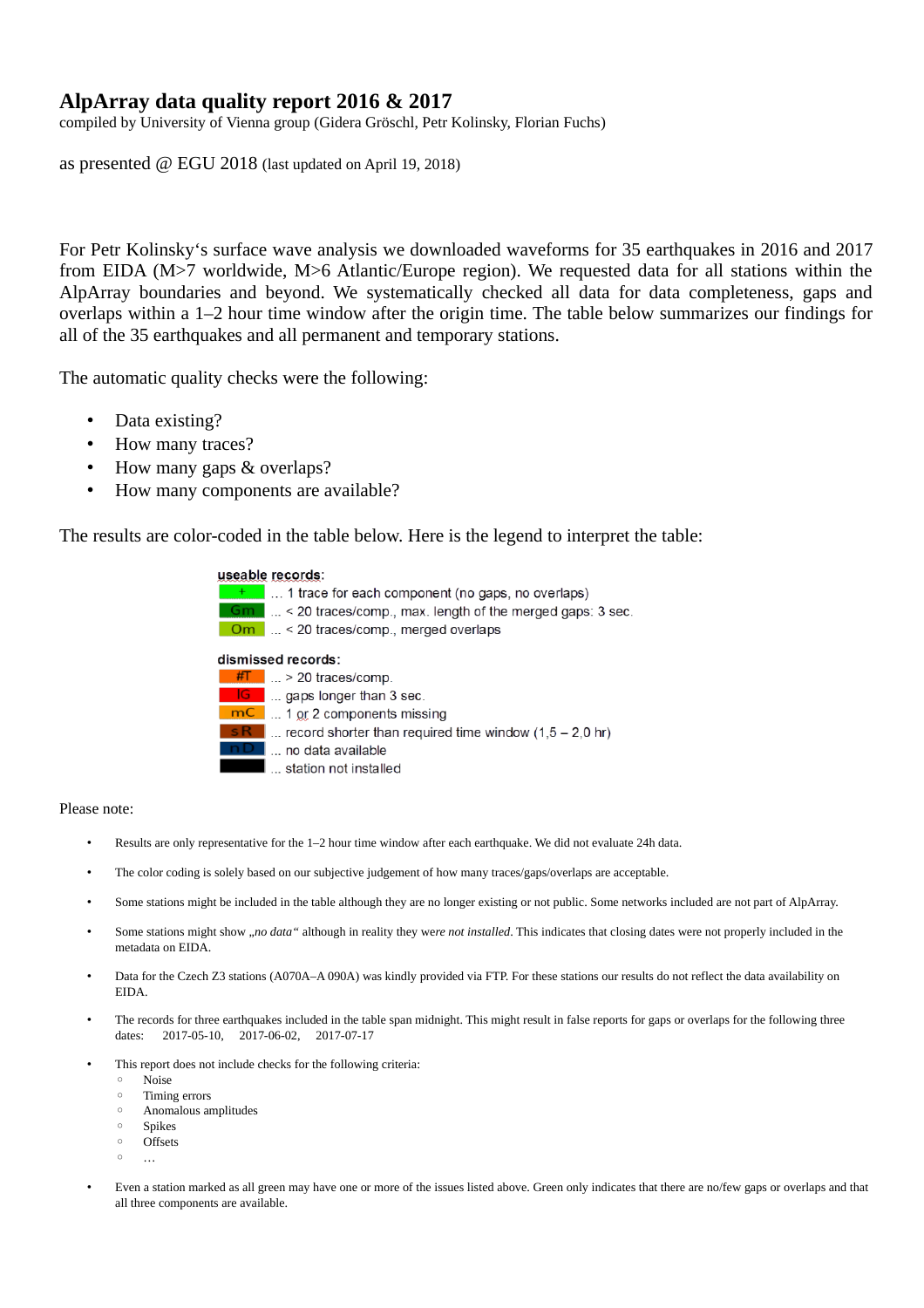| <b>A</b><br>Retwork                    | Station                           | 20160124     | 20160125   | 20160130         | 20160302    | 20160315   | 20160415 | 20160417   | 20160428   | 20160518   | 20160528 | 20160729  | 20160819 | 20160829 | 20161015  | 20161030 | 20161113 | 20161121 | 20161125 | 20161208 | 20161225 | 20170110  | 20170122 | 20170403  | 20170503 | 20170510<br>20170529 | 20170602 | 20170612  | 20170614        | 20170717  | 20170813  | 20170908 | 20170910               | 20171010 | 20171112   |
|----------------------------------------|-----------------------------------|--------------|------------|------------------|-------------|------------|----------|------------|------------|------------|----------|-----------|----------|----------|-----------|----------|----------|----------|----------|----------|----------|-----------|----------|-----------|----------|----------------------|----------|-----------|-----------------|-----------|-----------|----------|------------------------|----------|------------|
| AC                                     | KBN<br>PUK                        |              |            |                  |             |            |          |            |            |            |          |           |          |          |           |          |          |          |          |          |          |           |          |           |          |                      |          |           |                 |           |           |          |                        |          |            |
| AC<br><b>AC</b><br>BA                  | SRN<br><b>VLO</b><br>PZUN         | nD           | $+$        |                  |             |            |          |            |            |            | Gm       |           | 1G       |          |           |          |          |          | Gm       |          |          |           |          | #T        |          | Gm                   |          | nD<br>$+$ | $+$             | <b>Om</b> |           |          |                        |          |            |
| BE                                     | BEBN<br>MEM                       |              |            |                  |             |            |          |            |            |            |          |           |          |          |           |          |          |          |          |          |          |           |          |           |          |                      |          |           |                 |           |           |          |                        |          |            |
| BE<br>BE                               | RCHB                              |              |            |                  |             |            |          |            |            |            |          |           |          |          |           |          |          |          |          |          |          |           |          |           |          |                      |          |           |                 |           |           |          |                        |          |            |
| <b>BE</b><br><b>BS</b>                 | UCC<br><b>BLKB</b>                |              |            |                  |             |            |          |            |            |            |          |           |          |          |           |          |          |          |          |          |          |           |          |           |          |                      |          |           |                 |           |           |          |                        |          |            |
| <b>BS</b><br><b>BW</b>                 | PLVB<br>BE <sub>1</sub>           |              |            |                  |             |            |          |            |            |            |          |           |          |          |           |          |          |          |          |          |          |           |          |           |          |                      |          |           |                 |           |           |          |                        |          |            |
| BW<br><b>BW</b>                        | FFB1<br>FFB <sub>2</sub>          |              |            |                  |             |            |          |            |            |            |          |           |          |          |           |          |          |          |          |          |          |           |          |           |          |                      |          |           |                 |           |           |          |                        |          |            |
| <b>BW</b><br><b>BW</b>                 | FFB3<br>KW1                       |              |            |                  |             |            |          |            |            |            |          |           |          |          |           |          |          |          |          |          |          |           |          |           |          |                      |          |           |                 |           |           |          |                        |          |            |
| BW<br><b>BW</b>                        | MANZ<br>MGS04                     |              |            |                  |             |            |          |            |            |            |          |           | Om       |          |           |          |          |          |          |          |          |           |          |           |          |                      |          |           |                 |           |           |          |                        |          |            |
| <b>BW</b><br>BW                        | <b>RJOB</b><br>ROTZ               |              |            |                  |             |            |          |            |            |            |          |           |          |          |           |          |          |          |          |          |          |           |          |           |          |                      |          |           |                 |           |           |          |                        |          |            |
| BW SCE                                 | BW WETR                           |              |            |                  |             |            |          |            |            |            |          |           |          |          |           |          |          |          |          |          |          |           |          |           |          | Gm                   |          |           |                 |           |           |          |                        |          |            |
| <b>CA</b><br>CA                        | CADI<br><b>CBRU</b>               |              |            | IG               | Gm          |            |          |            |            |            |          |           |          |          |           |          |          |          |          |          |          |           |          |           |          |                      |          |           |                 |           |           |          |                        |          |            |
| CA<br>CA                               | COBS<br><b>CSOR</b>               | ۱D٠          |            | nD               |             |            | nD       |            |            |            |          | nD        | nD       | nD       |           |          |          |          |          |          |          |           |          |           |          |                      |          |           |                 |           |           |          |                        |          |            |
| CA<br>CA                               | <b>CTRE</b><br>FBR                |              |            |                  |             |            |          |            |            |            |          |           |          |          |           |          |          |          |          | Эm       | nD       | эm<br>nD  | ٦m<br>nD |           | nD       | nD                   |          |           |                 |           |           |          |                        |          |            |
| CA<br>CH                               | POBL<br>ACB                       |              |            |                  |             |            |          |            |            |            |          |           |          |          |           |          |          |          |          |          |          |           |          |           |          |                      |          |           |                 |           |           |          |                        |          |            |
| CH<br>CH                               | AIGLE<br><b>BALST</b>             |              |            |                  |             |            |          |            |            |            |          |           |          |          |           |          |          |          |          |          |          |           |          |           |          |                      |          |           |                 |           |           |          |                        |          |            |
| CH<br>CH                               | <b>BERGE</b><br><b>BERNI</b>      |              |            |                  |             |            |          |            |            |            |          |           |          |          |           |          |          |          |          |          |          |           |          |           |          |                      |          |           |                 |           |           |          |                        |          |            |
| CH                                     | <b>BNALP</b><br><b>BOURR</b>      |              |            |                  |             |            |          |            |            |            |          |           |          |          |           |          |          |          |          |          |          |           |          |           |          |                      |          |           |                 | Om        |           |          |                        |          |            |
| CH <sub></sub><br>CH <sub></sub><br>CH | <b>BRANT</b><br>DAGMA             |              |            |                  |             |            |          |            |            |            |          |           |          |          |           |          |          |          |          |          |          |           |          |           |          |                      |          |           |                 |           |           |          |                        |          |            |
| CH<br>CH                               | <b>DAVOX</b><br><b>DIX</b>        |              |            |                  |             |            |          |            |            |            |          |           |          |          |           |          |          |          |          |          |          |           |          |           |          |                      |          |           |                 |           |           |          |                        |          |            |
| CH                                     | EMBD                              |              |            |                  |             |            |          |            |            |            |          |           |          |          |           |          |          |          |          |          |          |           |          |           |          | Om<br>÷              |          |           |                 | Om        |           |          |                        |          |            |
| CH<br>CH                               | EMING<br>EMMET                    |              |            |                  |             |            |          |            |            |            |          |           |          |          |           |          |          |          |          |          |          |           |          |           |          | $\pm$<br>÷           |          |           |                 | ÷         |           |          |                        |          |            |
| CH<br>CH                               | FIESA<br>FUORN                    |              |            |                  |             |            |          |            |            |            |          |           |          |          |           |          |          |          |          |          |          |           |          |           |          | Om                   |          |           |                 | Om        |           |          |                        |          |            |
| CH<br>CH                               | <b>FUSIO</b><br><b>GIMEL</b>      |              |            |                  |             |            |          |            |            |            |          |           |          |          |           |          |          |          |          |          |          |           |          |           |          |                      |          |           |                 |           |           |          |                        |          |            |
| CH<br>CH                               | GRIMS<br><b>HASL</b>              |              |            |                  |             |            |          |            |            |            |          |           |          |          |           |          |          |          |          |          |          |           |          |           |          | Om                   |          |           |                 | Om        |           |          |                        |          |            |
| CH<br>CH                               | LAUCH<br>LIENZ                    |              |            |                  | Om          |            |          |            |            |            |          |           |          |          |           |          |          |          |          |          |          |           |          |           |          |                      |          |           |                 |           |           |          |                        |          |            |
| CH<br>CH                               | LKBD <sub>2</sub><br>LLS          |              |            |                  |             |            |          |            |            |            |          |           |          |          |           |          |          |          |          |          |          |           |          |           |          | Om                   |          |           |                 |           |           |          |                        |          |            |
| CH<br>CH                               | METMA<br>MMK                      |              |            |                  |             |            |          |            |            |            |          |           |          |          |           |          |          |          |          |          |          |           |          |           |          |                      |          |           |                 |           |           |          |                        |          |            |
| CH<br>CH                               | MTI <sub>02</sub><br><b>MUGIO</b> |              |            |                  |             |            |          |            |            |            |          |           |          |          |           |          |          |          |          |          |          |           |          |           |          |                      |          |           | Om              |           |           |          |                        |          |            |
| CH<br>CH                               | MUO<br>NALPS                      |              |            |                  |             |            |          |            |            |            |          |           |          |          |           |          |          |          |          |          |          |           |          |           |          |                      |          |           |                 |           |           |          |                        |          |            |
| CH<br>CH                               | OTER <sub>1</sub><br>PANIX        |              |            |                  |             |            |          |            |            |            |          |           |          |          |           |          |          |          |          |          |          |           |          |           |          |                      |          |           |                 |           |           |          |                        |          |            |
| CH<br>CH                               | PLONS<br>ROMAN                    |              |            |                  |             |            |          |            |            |            |          |           |          | Om       |           |          |          |          |          |          |          |           |          |           |          |                      |          |           |                 |           |           |          |                        |          |            |
| CH                                     | CH ROTHE<br>SAIRA                 |              |            |                  |             |            |          |            |            |            |          |           |          |          |           |          |          |          |          |          |          |           |          |           |          |                      |          |           |                 |           |           |          |                        |          |            |
| CH <sub>.</sub>                        | SENIN<br>CH SIMPL                 |              |            |                  |             |            |          |            |            |            |          |           |          |          |           |          |          |          |          |          |          |           |          |           |          | Om<br>Om             |          |           |                 | Om        |           |          |                        |          |            |
| CH SLE                                 | CH SULZ                           |              |            |                  |             |            |          |            |            |            |          |           |          |          |           |          |          |          |          |          |          |           |          |           |          |                      |          |           |                 |           |           |          |                        |          |            |
|                                        | CH <b>TORNY</b><br>CH VANNI       |              |            |                  |             |            |          |            |            |            |          |           |          |          |           |          |          |          |          |          |          |           |          |           |          |                      |          |           |                 |           |           |          |                        |          |            |
|                                        | CH VDL<br>CH WALHA                |              |            |                  |             |            |          |            |            |            |          |           |          |          |           |          |          |          |          |          |          |           |          |           |          |                      |          |           |                 |           |           |          |                        |          |            |
|                                        | CH WILA<br>CH WIMIS               |              |            |                  |             |            |          |            |            |            |          |           |          |          |           |          |          |          |          |          |          |           |          |           |          |                      |          |           |                 |           |           |          |                        |          |            |
|                                        | CH WOLEN<br>CH ZUR                |              |            |                  |             |            |          |            |            |            |          |           |          |          |           |          |          |          |          |          |          |           |          |           |          |                      |          |           |                 |           |           |          |                        |          |            |
|                                        | CR BRJN<br>CR HVAR                | nD.<br>٦D٠   | пD<br>nD.  | пD<br>nD         |             |            |          |            |            |            |          |           |          |          |           |          |          |          |          |          |          |           |          |           |          |                      |          |           |                 |           |           |          |                        |          |            |
| <b>CR</b><br>CR                        | KALN<br>KIJV                      | nD.<br>٦D.   | nD.<br>nD. | nD<br>nD         | - 16<br>nD. | $+$<br>nD. |          |            |            | $+$        |          |           |          | nD.      | nD        |          | 1G.      |          |          | 1G       |          |           |          |           |          | IG<br>IG             | #T       |           |                 | #T        |           | IG.      | IG                     |          | IG         |
| <b>CR</b>                              | MORI<br>CR MOSL                   | ۱D.<br>nD.   | nD.<br>nD  | nD.<br>$nD$ $SR$ |             |            |          |            | $+$        | $+$        | -nD      | $+$       | $+1$     | -IG      | $+$ #T IG |          |          | IG.      | $+$      | IG.      | IG.      | IG.<br>IG | ÷        | IG.       |          | IG<br>÷              | ÷        | IG.       |                 | IG.       | $+$<br>÷. | IG.      | IG                     |          | IG.<br>nD. |
| <b>CR</b><br><b>CR</b>                 | <b>NVLJ</b><br>OZLJ               | nD.<br>nD.   | nD.<br>nD. | nD<br>nD         | -IG<br>IG.  |            |          |            | nD.<br>$+$ | -nD<br>$+$ | nD<br>nD | -IG       | 1G       | $+$      |           |          |          |          |          |          |          | ÷         |          | IG<br>IG. |          | IG.<br>IG            |          |           |                 |           | IG.       | $+$      |                        |          | IG.<br>IG  |
| CR<br>CR                               | PLIT<br>PT                        | nD<br>nD -   | nD<br>nD.  | nD.<br>nD        | IG.         |            |          |            | IG.        | ÷          | nD       |           | ÷        | #T       |           |          |          |          |          |          |          | IG.       |          | <b>IG</b> | IG       |                      |          |           |                 |           |           |          |                        |          | IG.        |
| <b>CR</b>                              | CR RABC<br><b>RIY</b>             | nD -<br>nD - | nD.<br>nD. | nD.<br>nD        | -IG-        |            |          |            | $+$        | $+$        | nD       | -IG.      | IG.      | -IG.     |           |          |          |          |          | #1       |          |           |          |           |          |                      |          | IG.       | IG.             | $+$       | IG.       |          |                        |          | IG.        |
| <b>CR</b><br>CR                        | SMRN<br><b>UDBI</b>               | nD -<br>٦D.  | nD<br>nD.  | nD.<br>nD.       | nD.         | nD.        | IG.      | IG.<br>IG. |            |            |          | IG<br>IG. | $+$      | IG.      | IG        |          | 1G<br>÷. |          |          |          | -IG      | IG        | IG       |           | IG       | IG                   |          |           | IG<br><b>IG</b> | IG        |           |          |                        |          | IG<br>IG.  |
|                                        | CR VIRC<br>CR ZAG                 | nD.<br>٦D    | nD         | nD.<br>nD        | -IG         |            |          |            |            |            |          |           |          |          |           |          |          |          |          |          |          |           |          |           |          |                      |          |           |                 |           |           |          | ÷                      |          | IG<br>IG.  |
| CZ                                     | CZ CHVC<br><b>CKRC</b>            | $+$<br>÷     |            | ÷.               |             |            |          |            |            |            |          |           |          |          |           |          |          |          |          |          |          |           |          |           |          |                      |          |           |                 |           |           |          | ${\sf s}{\sf R}$<br>sR |          |            |
| CZ<br>CZ                               | <b>DPC</b><br>GOPC                | ٦D           | nD         | nD.              | nu          |            |          |            |            |            |          |           |          |          |           |          |          |          |          |          |          |           |          |           |          |                      |          |           |                 |           |           |          | sR<br>sR               |          |            |
| $\frac{CZ}{CZ}$                        | <b>HSKC</b><br>JAVC               |              |            |                  |             |            |          |            |            |            |          |           |          |          |           |          |          |          |          |          |          |           |          |           |          |                      |          |           |                 |           |           |          | ٤R                     |          |            |
| CZ<br>CZ                               | KHC<br>KRLC                       | ÷            |            |                  |             |            |          |            |            |            |          |           |          |          |           |          |          |          |          |          |          |           |          |           |          |                      |          |           |                 |           |           |          |                        |          |            |
| CZ<br>CZ                               | KRUC<br>MORC                      |              |            |                  |             |            |          |            |            |            |          |           |          |          |           |          |          |          |          |          |          |           |          |           |          |                      |          |           |                 |           |           |          |                        |          |            |
| CZ<br>CZ                               | <b>NKC</b><br>OKC                 |              |            |                  |             |            |          |            |            |            |          |           |          |          |           |          |          |          |          |          |          |           |          |           |          |                      |          |           |                 |           | sR        |          |                        |          |            |
| CZ<br>CZ                               | OSTC<br>PBCC                      |              |            |                  |             |            |          |            |            |            |          |           |          |          |           |          |          |          |          |          |          |           |          |           |          |                      |          |           |                 |           |           |          | sR                     |          |            |
| CZ                                     | PRA<br>PRU                        |              |            |                  |             |            |          |            |            |            |          |           |          |          |           |          |          |          |          |          |          |           |          |           |          |                      |          |           |                 |           |           |          |                        |          |            |
| CZ<br><b>CZ</b>                        | PVCC                              |              |            |                  |             |            |          |            |            |            |          |           |          |          |           |          |          |          |          |          |          |           |          |           |          |                      |          |           |                 |           |           |          |                        |          |            |
| cz<br>CZ                               | TREC<br>UPC                       |              |            |                  |             |            |          |            |            |            |          |           |          |          |           |          |          |          |          |          |          |           |          |           |          |                      |          |           |                 |           |           |          |                        |          |            |
| CZ                                     | <b>VRAC</b><br>ES EJON            |              |            |                  |             |            |          |            |            |            |          |           |          |          |           |          |          |          |          |          |          |           |          |           |          |                      |          |           |                 |           |           |          |                        |          |            |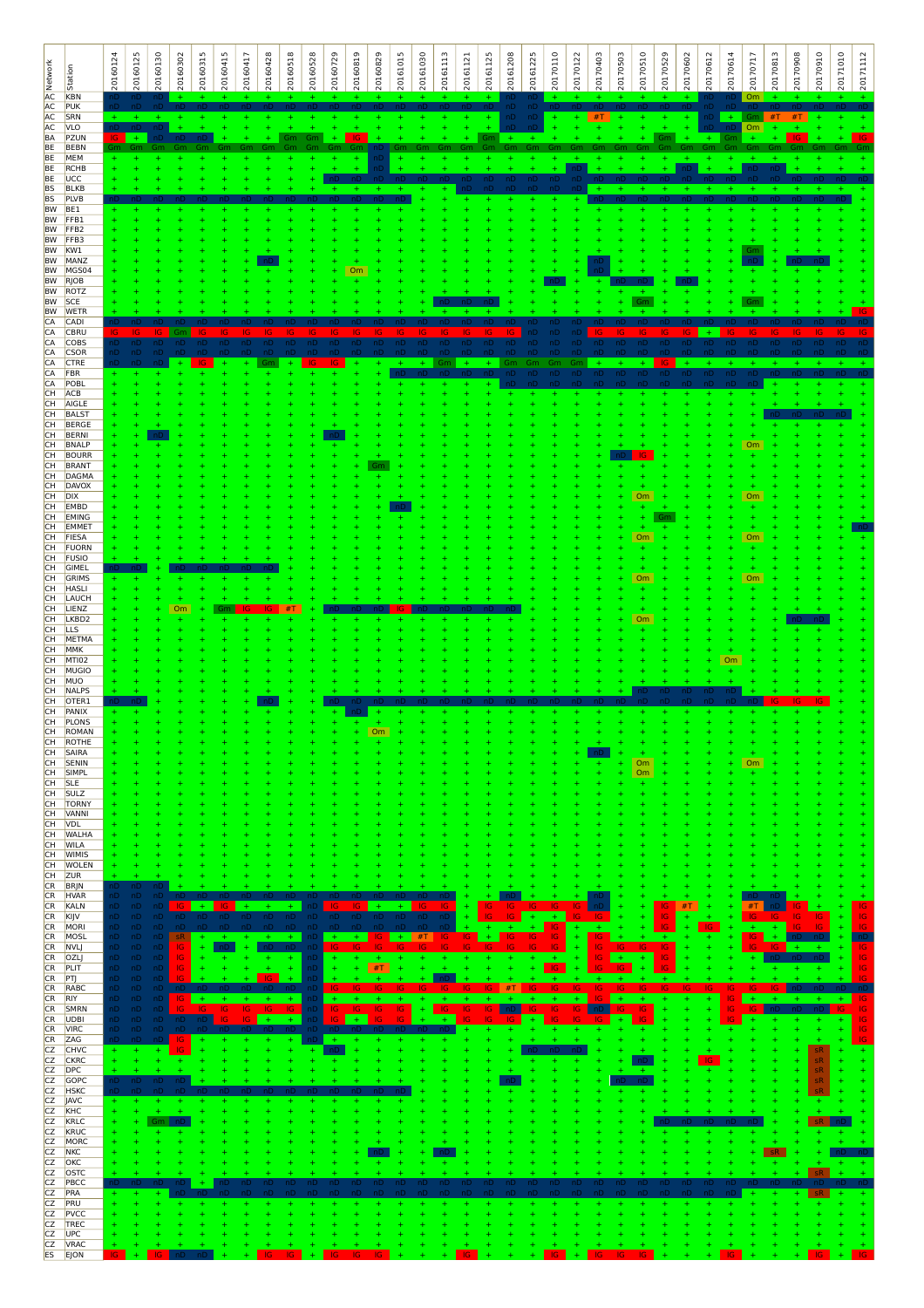| <b>FR</b>              | <b>AGO</b>                 |          |                     |                 |                  |     |                                                 |           |                        |            |                            |                |          |                            |     |           |           |     |    |             |                   |                        |                        |                                                 |                |    |  |
|------------------------|----------------------------|----------|---------------------|-----------------|------------------|-----|-------------------------------------------------|-----------|------------------------|------------|----------------------------|----------------|----------|----------------------------|-----|-----------|-----------|-----|----|-------------|-------------------|------------------------|------------------------|-------------------------------------------------|----------------|----|--|
| FR<br>FR               | AJAC                       |          |                     |                 |                  |     |                                                 |           |                        |            |                            |                |          |                            |     |           |           |     |    |             | Gm Om             |                        |                        |                                                 |                |    |  |
| FR                     | ARBF<br>ARTF               |          |                     |                 |                  |     |                                                 |           |                        |            |                            |                |          |                            |     |           |           |     |    |             | Gm                |                        |                        | $+$<br>Gm                                       |                |    |  |
| <b>FR</b>              | ASEAF                      |          |                     |                 |                  |     |                                                 |           |                        |            |                            |                |          |                            |     |           |           |     |    |             | ÷.                |                        |                        | nD.                                             |                |    |  |
| <b>FR</b>              | ATE                        |          |                     |                 |                  |     |                                                 |           |                        |            |                            |                |          |                            |     |           |           |     |    |             | IG.               |                        |                        |                                                 |                |    |  |
| FR<br><b>FR</b>        | <b>BANN</b><br><b>BLAF</b> |          |                     |                 |                  |     |                                                 |           |                        |            |                            |                |          | IG                         |     |           |           | ٦U  |    | sR          |                   |                        |                        |                                                 |                |    |  |
| FR                     | BOUC                       |          |                     |                 |                  |     |                                                 |           |                        |            |                            |                |          |                            |     |           |           |     |    |             | sR                |                        |                        | <b>sR</b>                                       |                |    |  |
| <b>FR</b>              | <b>BSTF</b>                |          |                     |                 |                  |     |                                                 |           |                        |            |                            |                |          |                            |     |           |           |     |    |             | Gm                | Om                     |                        | Gm                                              |                |    |  |
| <b>FR</b><br>FR        | CALF<br>CARF               |          |                     |                 |                  |     |                                                 |           |                        |            |                            |                |          |                            |     |           |           |     | #T |             | ÷.<br>Gm          | IG.                    |                        |                                                 |                |    |  |
| <b>FR</b>              | CFF                        |          |                     |                 |                  |     |                                                 |           |                        |            |                            |                |          |                            |     |           |           |     |    |             |                   | $+$                    |                        |                                                 |                |    |  |
| <b>FR</b>              | CHIF                       |          |                     |                 |                  |     |                                                 |           |                        |            |                            |                |          |                            |     |           |           |     |    |             | ÷                 | Om                     |                        |                                                 |                |    |  |
| <b>FR</b>              | CHMF                       |          |                     |                 |                  |     |                                                 |           |                        |            |                            |                |          |                            |     |           |           |     |    |             |                   |                        |                        |                                                 |                |    |  |
| FR<br><b>FR</b>        | <b>CIEL</b><br><b>CLAF</b> |          |                     |                 |                  |     |                                                 |           |                        | $+$        |                            |                |          |                            |     |           |           |     |    | Om<br>÷     | $\pm$<br>÷        | Om<br>÷                |                        |                                                 |                |    |  |
| <b>FR</b>              | COLF                       |          |                     |                 |                  |     |                                                 |           |                        |            |                            |                |          |                            |     |           |           |     |    | ÷.          |                   |                        |                        |                                                 |                |    |  |
| <b>FR</b>              | CORF                       |          |                     |                 |                  |     |                                                 |           |                        |            |                            |                |          |                            |     |           |           |     |    |             | Gm Om             |                        |                        | Gm.                                             |                |    |  |
| <b>FR</b>              | DOU                        |          |                     |                 |                  |     |                                                 |           |                        |            |                            |                |          |                            |     |           |           |     |    |             | $\pm$             |                        |                        |                                                 |                |    |  |
| <b>FR</b><br><b>FR</b> | EILF<br>ENAUX              |          |                     |                 |                  |     |                                                 |           |                        |            |                            |                |          |                            |     |           |           |     |    |             | Gm Om<br>÷        |                        |                        | Gm<br>÷.                                        |                |    |  |
| <b>FR</b>              | ESCA                       |          |                     |                 |                  |     |                                                 |           |                        |            |                            |                |          |                            |     |           |           |     |    |             | Gm                |                        |                        | Gm                                              |                |    |  |
| <b>FR</b>              | <b>FILF</b>                |          |                     |                 |                  |     |                                                 |           |                        |            |                            |                |          |                            |     |           |           |     |    |             | nD                |                        |                        |                                                 |                |    |  |
| <b>FR</b><br>FR        | FLAF<br>FNEB               |          |                     |                 |                  |     |                                                 |           |                        |            |                            |                |          |                            |     |           |           |     |    |             | $+$<br>${\sf Gm}$ |                        |                        |                                                 |                |    |  |
| <b>FR</b>              | GRN                        |          |                     |                 |                  |     |                                                 |           |                        |            |                            |                |          |                            |     |           |           |     |    |             | ÷.                |                        |                        | пD                                              |                |    |  |
| FR                     | <b>ISO</b>                 |          |                     |                 |                  |     |                                                 |           |                        |            |                            |                |          |                            |     |           |           |     |    |             | ${\sf Gm}$        |                        |                        | Gm                                              |                |    |  |
| FR                     | LBL                        |          |                     |                 |                  |     |                                                 |           |                        |            |                            |                |          |                            |     |           |           |     |    |             | ÷                 |                        |                        |                                                 |                |    |  |
| <b>FR</b><br><b>FR</b> | LRVF<br>MLS                |          |                     |                 |                  |     |                                                 |           | ÷.                     | ÷<br>nD.   |                            | ÷<br>nD        |          |                            |     |           |           |     |    |             | $+$<br>Gm         | $\Box$ Om<br>4         |                        |                                                 |                |    |  |
| FR                     | MLYF                       |          |                     |                 |                  | ٦D. | $+$                                             | sR.<br>÷  | <b>SR</b>              |            | ÷.                         |                |          |                            |     |           |           |     |    |             |                   |                        |                        |                                                 |                |    |  |
| FR                     | MOF                        |          |                     |                 | ٦D.              | nD. | -nD                                             |           | $+$                    |            |                            |                |          |                            |     |           |           |     |    |             |                   |                        |                        |                                                 |                |    |  |
| FR<br><b>FR</b>        | MON<br>MONQ                |          |                     |                 |                  |     |                                                 |           | $+$                    | $+$        |                            |                |          |                            |     | IG        |           |     | #T |             | Gm<br>Gm          |                        |                        |                                                 |                |    |  |
| FR                     | MORSI                      |          |                     |                 |                  |     |                                                 |           |                        |            |                            |                |          |                            |     |           |           |     |    |             | $+$               | IG.                    |                        |                                                 |                |    |  |
| FR                     | MVIF                       |          |                     |                 |                  |     |                                                 |           |                        |            |                            |                |          |                            |     |           |           |     |    |             | Gm Om             |                        |                        | Gm                                              |                |    |  |
| FR                     | OG02                       |          |                     |                 |                  |     |                                                 |           |                        |            |                            |                |          |                            |     |           |           |     |    |             |                   |                        |                        |                                                 |                |    |  |
| FR<br><b>FR</b>        | OG35<br>OGAG               |          |                     |                 |                  |     |                                                 |           |                        |            |                            |                |          |                            |     |           |           |     |    |             |                   | <b>Om</b><br>÷         |                        |                                                 |                |    |  |
| <b>FR</b>              | OGCB                       |          |                     |                 |                  |     |                                                 |           |                        |            |                            |                |          |                            |     |           |           |     |    |             |                   |                        |                        |                                                 |                |    |  |
| FR                     | OGDI                       |          |                     |                 |                  |     |                                                 |           |                        |            |                            |                |          |                            |     |           |           |     |    |             |                   |                        |                        |                                                 |                |    |  |
| <b>FR</b>              | OGGM                       |          |                     |                 |                  |     |                                                 |           |                        |            |                            |                |          |                            |     |           |           |     |    |             |                   |                        |                        |                                                 |                |    |  |
| FR<br><b>FR</b>        | OGMO<br>OGMY               |          |                     |                 |                  |     |                                                 |           |                        |            |                            |                |          |                            | IG. |           |           |     |    |             |                   |                        |                        |                                                 |                |    |  |
| <b>FR</b>              | OGRV                       |          |                     |                 |                  |     |                                                 |           |                        |            |                            |                |          |                            |     |           |           |     |    |             |                   |                        |                        |                                                 |                |    |  |
| FR                     | OGS1                       |          |                     |                 |                  |     | 1G.                                             |           |                        |            |                            |                |          |                            | IG. |           |           |     |    |             |                   | ٦D                     | ٦D                     |                                                 |                |    |  |
| FR                     | OGS <sub>2</sub>           |          |                     |                 |                  |     | IG.                                             |           | $\ddot{}$              | $+$<br>-IG | Gm                         |                |          | IG.                        |     |           |           |     |    |             |                   | nD<br>nD               |                        |                                                 |                |    |  |
| FR<br><b>FR</b>        | OGS3<br>OGSA               |          |                     | IG.<br>÷        |                  |     | Ŧ.                                              |           |                        |            |                            |                |          |                            |     |           | <b>IG</b> |     |    |             |                   |                        |                        |                                                 |                |    |  |
| <b>FR</b>              | OGSI                       |          |                     |                 |                  |     |                                                 |           |                        |            |                            |                |          |                            |     |           |           |     |    |             |                   |                        |                        |                                                 |                |    |  |
| FR                     | OGSM                       |          |                     |                 |                  |     |                                                 |           |                        |            |                            |                |          |                            |     |           |           |     |    |             |                   |                        |                        |                                                 |                |    |  |
| FR<br>FR               | OGVG<br>PAND               |          |                     |                 |                  |     |                                                 |           |                        |            |                            |                |          |                            |     |           |           |     |    |             | Gm Om             |                        |                        |                                                 |                |    |  |
| <b>FR</b>              | PLDF                       |          |                     |                 |                  |     |                                                 |           |                        |            |                            |                |          |                            |     |           |           |     |    |             |                   |                        |                        |                                                 |                |    |  |
| FR                     | PLYF                       |          |                     |                 |                  | nD  | nD                                              | nD        | nD                     | nD.        | nD.                        |                |          |                            |     |           |           |     |    |             | sR.               | $\mathsf{O}\mathsf{m}$ |                        |                                                 |                |    |  |
| <b>FR</b>              | PRIMA                      |          |                     |                 |                  |     |                                                 |           |                        |            |                            |                |          |                            |     |           |           |     | #T |             | ÷.                | Om                     |                        |                                                 |                |    |  |
| <b>FR</b>              | PYLO<br>RENF               |          |                     |                 |                  |     |                                                 |           |                        |            |                            |                |          |                            |     |           |           |     |    |             | Gm<br>Gm   Om     | Om                     |                        | Gm                                              |                |    |  |
|                        |                            |          |                     |                 |                  |     |                                                 |           |                        |            |                            |                |          |                            |     |           |           |     |    |             |                   |                        |                        |                                                 |                |    |  |
| FR                     |                            |          |                     |                 |                  |     |                                                 |           |                        |            |                            |                |          |                            |     |           |           |     |    |             |                   |                        |                        |                                                 |                |    |  |
| <b>FR</b><br><b>FR</b> | RIVEL<br>RONF              |          |                     |                 |                  | nD. | nD nD nD<br>nD                                  | nD<br>÷   | $+$                    |            |                            |                |          |                            |     |           |           |     |    |             |                   |                        |                        | ÷                                               |                |    |  |
| FR                     | <b>RSL</b>                 |          |                     |                 |                  | Ŧ.  |                                                 | ÷<br>÷    | IG.                    |            |                            |                |          |                            |     |           |           |     | IG |             |                   |                        |                        | ÷                                               |                |    |  |
| FR                     | <b>RUSF</b>                |          |                     |                 |                  | nD. | $+$                                             | nD.       |                        |            |                            |                |          |                            |     | <b>IG</b> |           |     |    |             | пD<br>Gm          |                        |                        | Gm                                              |                |    |  |
| FR<br><b>FR</b>        | SALF<br>SAOF               |          |                     |                 |                  |     |                                                 |           |                        |            |                            |                |          |                            |     |           |           |     | #T |             |                   |                        |                        |                                                 |                |    |  |
| <b>FR</b>              | SAUF                       |          |                     |                 |                  |     |                                                 |           |                        |            |                            |                |          |                            |     |           |           |     |    |             | Gm                |                        |                        |                                                 |                |    |  |
| <b>FR</b>              | SJAF                       |          |                     |                 |                  |     |                                                 |           |                        |            |                            |                |          |                            |     |           |           |     | IG |             |                   |                        |                        |                                                 |                |    |  |
| <b>FR</b>              | SMPL                       |          |                     |                 |                  |     |                                                 |           |                        |            |                            |                |          |                            |     |           |           |     |    |             |                   |                        |                        |                                                 |                |    |  |
| FR<br><b>FR</b>        | SPIF<br><b>STR</b>         |          |                     |                 |                  |     |                                                 |           |                        |            |                            |                |          |                            |     |           |           |     |    | $\ddotplus$ | Gm Om<br>÷        |                        |                        | Gm<br>Gm                                        |                |    |  |
| <b>FR</b>              | SURF                       |          |                     |                 |                  |     |                                                 |           |                        |            |                            |                |          |                            |     |           |           |     |    | IG.         | ÷                 |                        |                        | sR.                                             |                |    |  |
| <b>FR</b>              | <b>SZBH</b>                |          |                     |                 |                  |     |                                                 |           | $+$                    |            |                            |                |          |                            |     |           |           |     |    |             |                   |                        |                        | $\pm$                                           |                |    |  |
| FR<br>FR               | <b>TERF</b><br>TRBF        |          |                     |                 |                  | $+$ | $+$                                             | nD<br>$+$ |                        |            | nD,                        |                |          |                            |     |           |           |     |    |             | Gm                |                        |                        | Gm<br>÷                                         | $\overline{+}$ | Om |  |
| FR                     | TRIGF                      |          |                     |                 |                  |     |                                                 |           |                        |            |                            |                |          |                            |     |           |           |     |    |             |                   |                        |                        | $+$                                             |                | Om |  |
| FR                     | <b>TURF</b>                |          |                     |                 |                  |     |                                                 |           |                        |            |                            |                |          |                            |     |           |           |     |    |             | ÷                 | ÷                      |                        | Gm                                              |                |    |  |
| <b>FR</b><br>FR        | URDF<br><b>VIEF</b>        |          |                     |                 |                  |     |                                                 |           |                        |            |                            |                |          |                            |     |           |           |     |    |             | Ŧ                 | ÷<br>$+$               |                        | Gm<br>Gm                                        |                |    |  |
| FR                     | <b>WLS</b>                 |          |                     |                 |                  |     |                                                 |           |                        |            |                            |                |          |                            |     |           |           |     |    |             |                   | Om                     |                        |                                                 |                |    |  |
|                        | <b>CLF</b>                 |          |                     |                 |                  |     |                                                 |           |                        |            |                            |                |          |                            |     |           |           |     |    |             |                   | ÷                      |                        |                                                 |                |    |  |
| $rac{G}{G}$            | ECH<br><b>SSB</b>          | Ŧ        |                     | ٠<br>÷          |                  |     |                                                 |           |                        |            |                            |                |          |                            |     |           |           |     |    |             |                   | ÷                      |                        |                                                 |                |    |  |
| $\boxed{G}$<br>GB      | HMNX                       |          |                     | IG<br>IG<br>÷   | nD               |     |                                                 |           |                        |            |                            | пD             |          |                            |     |           |           | IG. |    |             |                   | IG.                    |                        | пD                                              |                |    |  |
| GB                     | <b>JSA</b>                 |          |                     | IG              |                  |     |                                                 |           |                        |            |                            |                |          |                            |     |           |           | IG. |    |             |                   | IG.                    |                        |                                                 |                |    |  |
| GE                     | MATE                       |          |                     |                 |                  |     |                                                 |           |                        |            |                            |                |          |                            |     |           |           |     |    |             |                   |                        |                        |                                                 |                |    |  |
| GE<br>GE               | STU<br><b>WLF</b>          |          |                     |                 |                  |     |                                                 |           |                        |            |                            |                |          |                            |     |           |           |     |    |             |                   |                        |                        |                                                 |                |    |  |
| GR                     | AHRW                       |          |                     |                 |                  |     |                                                 |           |                        |            |                            |                |          |                            |     |           |           |     |    |             |                   |                        |                        |                                                 |                |    |  |
|                        | GR BFO                     |          |                     |                 |                  |     |                                                 |           |                        |            |                            |                | ÷.       |                            |     |           |           |     |    |             |                   |                        |                        |                                                 |                |    |  |
|                        | GR BRG                     |          |                     |                 |                  |     |                                                 |           |                        |            |                            |                | nD<br>٠  |                            |     |           |           |     |    |             | Gm                |                        |                        |                                                 |                |    |  |
| GR FUR                 | GR GEC2                    | Ŧ        |                     |                 |                  |     |                                                 |           |                        |            |                            |                |          |                            |     |           |           |     |    |             |                   |                        |                        |                                                 |                |    |  |
|                        | GR GRA1                    | ÷.       |                     |                 |                  |     |                                                 |           |                        |            |                            |                |          |                            |     |           |           |     |    |             |                   |                        |                        |                                                 |                |    |  |
|                        | GR GRA2                    |          |                     |                 |                  |     |                                                 |           |                        |            |                            |                |          |                            |     |           |           |     |    |             |                   |                        |                        |                                                 |                |    |  |
| GR                     | GR GRA3<br>GRA4            |          |                     |                 |                  |     |                                                 |           |                        |            |                            |                |          |                            |     |           |           |     |    |             |                   |                        |                        | Gm                                              |                |    |  |
|                        | GR GRB1                    |          |                     |                 |                  |     |                                                 |           |                        |            |                            |                |          |                            |     |           |           |     |    |             | ÷                 |                        |                        | Gm<br>Ŧ                                         |                |    |  |
|                        | GR GRB2                    |          |                     |                 |                  |     |                                                 |           |                        |            | ÷                          |                |          |                            |     |           |           |     |    |             | Gm                |                        |                        | Gm<br>÷                                         |                |    |  |
|                        | GR GRB3                    |          |                     |                 |                  |     |                                                 | <b>IG</b> | sR                     |            | $\ddot{\phantom{1}}$<br>nD |                |          |                            |     |           |           |     |    |             | Gm                |                        |                        | Gm<br>÷                                         |                |    |  |
|                        | GR GRB4<br>GR GRB5         |          |                     |                 |                  |     |                                                 |           |                        |            |                            |                |          |                            |     |           |           |     |    |             | Gm<br>Gm          |                        |                        | ${\sf Gm}$                                      |                |    |  |
|                        | GR GRC1                    |          |                     |                 |                  |     |                                                 |           |                        |            |                            |                |          |                            |     |           |           |     |    |             | Gm                |                        |                        | Gm                                              |                |    |  |
|                        | GR GRC2                    |          |                     |                 |                  |     |                                                 |           |                        |            |                            |                |          |                            |     |           |           |     |    |             | Gm                |                        |                        |                                                 |                |    |  |
|                        | GR GRC3                    |          |                     |                 |                  |     |                                                 |           |                        |            |                            |                |          |                            |     |           |           |     |    |             |                   |                        |                        |                                                 |                |    |  |
|                        | GR GRC4<br>GR MILB         |          |                     |                 |                  |     |                                                 |           | IG                     |            |                            |                |          |                            |     |           |           |     |    |             |                   |                        |                        |                                                 |                |    |  |
|                        | GR MOX                     |          |                     |                 |                  |     |                                                 |           |                        |            |                            |                |          |                            |     |           |           |     |    |             |                   |                        |                        |                                                 |                |    |  |
|                        | GR TMO22                   |          |                     |                 |                  |     |                                                 |           |                        |            |                            |                |          |                            |     |           |           |     |    |             |                   |                        |                        |                                                 |                |    |  |
| GR TNS                 |                            |          |                     |                 |                  |     |                                                 |           |                        |            |                            |                |          |                            |     |           |           |     |    |             | Gm                |                        |                        |                                                 |                |    |  |
|                        | GR UBBA<br>GR UBR          |          |                     |                 |                  |     |                                                 |           |                        |            |                            |                |          |                            |     |           |           |     |    |             |                   |                        |                        |                                                 |                |    |  |
|                        | GR WET                     |          |                     |                 |                  |     |                                                 |           |                        |            |                            |                |          |                            |     |           |           |     |    |             |                   |                        |                        |                                                 |                |    |  |
|                        | GU BHB                     | #T       | #T                  | #T<br>#T        | #T               |     | #T                                              | #T<br>#T  | #T                     | #T         | #T                         | $\#\mathsf{T}$ | #T<br>#T | #T                         |     |           |           |     |    |             |                   | IG.                    |                        | $\Box$ Om<br> G                                 |                |    |  |
| GU                     | GU BURY<br>CANO            | #T<br>nD | #T                  | #T<br><b>IG</b> | $#T$ #T #T<br>IG | #T  | #T<br>#T                                        | #T<br>$+$ | #T<br>#T<br>$+$<br>$+$ | #T<br>IG-  | $\#\mathsf{T}$<br>#T       | #T<br>$+$      | #T<br>#T | #T<br>$+$                  | #1  | #T<br>#T  | #T        |     |    |             | IG.<br>÷          | $\textsf{IG}{}$<br>IG. |                        | $ \mathbb{G} $<br>$\Box$ Om<br>IG.<br>$\sim$ Om |                |    |  |
| GU<br>GU               | CARD<br><b>CIRO</b>        |          | $#T$ $#T$ $#T$ $Gm$ |                 |                  |     | $IG$ #T #T $IG$ #T<br>#T #T #T #T IG IG IG #T + |           | $\pm$<br>$+$           | IG.<br>IG. | $\pm$<br>$\ddot{}$         | ÷.             |          | $\#\mathsf{T}$<br>÷.<br>IG |     |           |           |     |    | ÷           | ÷.<br>÷.          | <b>IG</b><br>IG.       | IG.<br>÷<br>$+$<br>$+$ | Om<br>$+$<br><b>Om</b><br>$+$                   |                |    |  |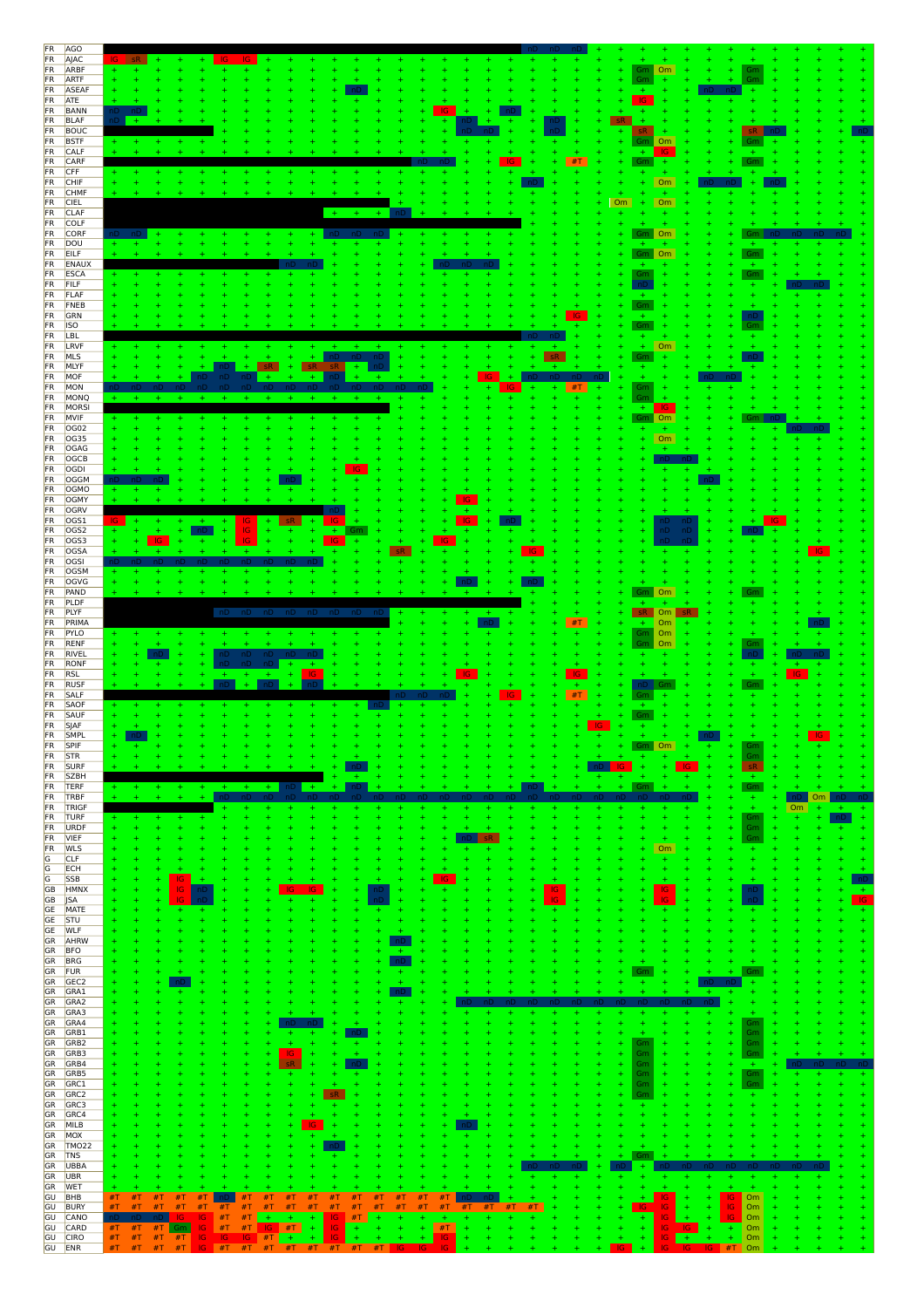| GU                                     | <b>EQUI</b>                | #T<br>- 10 F                                                                                                                                                                       |          |
|----------------------------------------|----------------------------|------------------------------------------------------------------------------------------------------------------------------------------------------------------------------------|----------|
| GU<br>GU                               | <b>GBOS</b><br>GORR        | #T<br>#T<br>#T<br>#1<br>#T<br>#T<br>#T<br>#T<br>#T<br>ТG                                                                                                                           |          |
| GU                                     | GRAM                       | #T<br>IG.<br>#T<br>Om.<br>#T<br>Om<br>#1                                                                                                                                           |          |
| GU                                     | GSCL                       | Om                                                                                                                                                                                 |          |
| GU<br>GU                               | <b>LSD</b><br>MAIM         | #T<br>#T<br>#T<br>#T<br>#T<br>#T<br>#T<br>Om<br>Om<br>#T<br>#T<br>#T<br>IG.<br>IG<br>#T<br>#T<br>#T<br>IG.<br>#T<br>#T<br>#T<br>#T<br>#T<br>#T<br>#1<br>#T<br>IG<br>IG<br>IG<br>Om |          |
| GU                                     | MGRO                       | #T<br>#T<br>#T<br>#T<br>1G<br>#T<br>#T<br>#T<br>#T<br>IG                                                                                                                           |          |
| GU                                     | PCP                        | #T<br>#T<br>#T<br>#T<br>$+$<br>#T<br>IG<br>$+$<br>Om                                                                                                                               |          |
| GU<br>GU                               | POPM<br>PZZ                | Om<br>#T<br>#T<br>Om<br>#T<br>#T<br>$+$<br>#T<br>$+$<br>- #T<br>#T<br>IG.                                                                                                          |          |
| GU                                     | REMY                       | #T<br>#T<br>#T<br>IG.<br>IG.<br>IG<br>IG<br>IG<br>#T<br>Om<br>ΙG                                                                                                                   |          |
| GU<br>GU                               | <b>RNCA</b><br>RORO        | #T<br>٦D.<br>IG.<br>Om<br>#T<br>IG<br>-16<br>#T<br>IG.<br>#T<br>Om                                                                                                                 |          |
| GU                                     | ROTM                       | Om<br>#T<br>#T<br><b>Om</b><br><b>Om</b><br>O <sub>m</sub><br>#T<br>Om<br>#T<br>#T<br>#T<br>#T                                                                                     |          |
| GU                                     | RRL                        | #T<br>#T<br>#T<br>#T<br>#T<br>#1<br>#T<br>Om<br>#T                                                                                                                                 |          |
| GU<br>GU                               | <b>RSP</b><br>SARM         | Бm<br>#T<br>#T<br>0 <sub>m</sub>                                                                                                                                                   |          |
| GU                                     | SATI                       | $+$ #T<br>#T<br>$+$<br>$#T$ Om<br>#T<br>#T<br>#T<br>#T<br>#T<br>IG.<br>$+$<br>$+$<br>$+$<br>IG.<br>ا کا<br>-16                                                                     |          |
| GU                                     | STV                        | Om<br>#T<br>IG.<br>IG<br>#T<br>#T<br>IG.<br>IG<br>#T<br>IG.<br>IG                                                                                                                  |          |
| GU<br>HL                               | <b>TRAV</b><br>JAN         | #T<br>#T<br>#T<br>#T<br>#T<br>Om<br>#T<br>#T<br>#T<br>#T<br>#T                                                                                                                     |          |
| HL                                     | KEK                        |                                                                                                                                                                                    |          |
| <b>HL</b>                              | <b>KZN</b><br><b>NEO</b>   | #1<br>#T                                                                                                                                                                           |          |
| HL<br>HL.                              | <b>NVR</b>                 |                                                                                                                                                                                    |          |
| HL                                     | PENT                       |                                                                                                                                                                                    |          |
| HL<br>HL                               | PLG<br><b>THL</b>          |                                                                                                                                                                                    |          |
| HT                                     | AGG                        | IG                                                                                                                                                                                 |          |
| HT                                     | FNA                        | IG.<br>#T<br>IG<br>IG<br>IG<br>IG<br>ю<br>#I                                                                                                                                       |          |
| HT<br>HT                               | GRG<br>HORT                | #T<br>#T<br>#T<br>IG<br>IG<br>#T<br>#T<br>1G<br>#T<br>IG.<br>#T<br>#T<br>IG<br>IG<br>#T<br>#T<br>IG<br>IG<br>IG.<br>IG.<br>IG<br>IG                                                | IG<br>#T |
| HT                                     | KNT                        | #T<br>IG.<br>#T<br>#T<br>IG<br>IG<br>IG.<br>#T<br>#T<br>#1<br>#T                                                                                                                   |          |
| HT<br>HT                               | LIT<br>PAIG                | #T<br>#T<br>IG<br>#T                                                                                                                                                               |          |
| HT                                     | SOH                        | IG<br>IG<br>G<br>#T<br>G<br># 1                                                                                                                                                    |          |
| HT                                     | <b>SRS</b>                 | IG<br>IG<br>IG<br>IG<br>IG<br>IG<br>IG<br>IG<br>IG<br>IG<br>IG<br>IG<br>IG<br>IG<br>#1<br>#T<br>#T<br>#T                                                                           |          |
| HT<br>HT                               | THE<br><b>XOR</b>          | IG<br>#T<br>IG<br>1G.<br>IG<br>IG<br>IG<br>IG<br>IG<br>IG<br>IG<br>ıс<br>ю                                                                                                         |          |
| HU                                     | AMBH                       |                                                                                                                                                                                    |          |
| HU<br>HU                               | <b>BEHE</b><br><b>BSZH</b> |                                                                                                                                                                                    |          |
| HU                                     | <b>BUD</b>                 | Gm                                                                                                                                                                                 |          |
| HU                                     | <b>CSKK</b>                |                                                                                                                                                                                    |          |
| HU<br>HU                               | EGYH<br>KOVH               |                                                                                                                                                                                    |          |
| HU                                     | <b>LTVH</b>                |                                                                                                                                                                                    |          |
| HU                                     | MORH                       |                                                                                                                                                                                    |          |
| HU<br>HU                               | MPLH<br>PSZ                |                                                                                                                                                                                    |          |
| HU                                     | SOP                        |                                                                                                                                                                                    |          |
| HU<br>HU                               | TIH<br>TRPA                |                                                                                                                                                                                    |          |
| IU                                     | GRFO                       |                                                                                                                                                                                    |          |
| IV                                     | <b>ACER</b>                | #T<br>$+$<br>Gm<br>Gm<br>Gm<br>TG.<br>5m.<br>Gm                                                                                                                                    |          |
| IV<br>IV                               | AMUR<br><b>AOI</b>         | #T                                                                                                                                                                                 |          |
| IV                                     | APEC                       | IG                                                                                                                                                                                 |          |
| IV<br>IV                               | <b>ARCI</b>                | #T<br>Gm<br>Om                                                                                                                                                                     |          |
|                                        |                            |                                                                                                                                                                                    |          |
| IV                                     | ARVD<br>ASQU               | #T<br>Gm                                                                                                                                                                           |          |
| IV                                     | ASSB                       | #T<br>#T<br>#T<br>IG.<br>IG<br>#1                                                                                                                                                  |          |
| IV                                     | <b>ATFO</b>                |                                                                                                                                                                                    |          |
| IV<br>IV                               | <b>ATMI</b><br><b>ATPC</b> | IG.                                                                                                                                                                                |          |
| IV                                     | <b>ATTE</b>                | Gm.<br>$+$<br>Gm<br>÷.                                                                                                                                                             |          |
| IV<br>IV                               | <b>ATVO</b><br><b>BDI</b>  | Gm<br>$+$<br>IG.<br>Gm.<br>$+$<br>$ G  +$<br>$+$<br>$\sqrt{Gm}$<br>IG.                                                                                                             |          |
| IV                                     | <b>BIOG</b>                |                                                                                                                                                                                    |          |
| IV<br>IV                               | <b>BOB</b>                 | Gm Gm<br>nD.<br>16<br>IG.<br>Gm<br>Gm.<br>Gm<br>IG.                                                                                                                                |          |
| IV                                     | <b>BRIS</b><br><b>BRMO</b> | Om<br>Om<br>Om<br>Om<br>Om Om<br>$\ddot{}$<br>÷.<br>$+$                                                                                                                            |          |
| IV                                     | <b>BSSO</b>                | #T<br>Om<br>#T<br>$\pm$<br>IG.<br>#T<br>÷.<br>Gm.<br>IG.<br>Gm.<br>Gm<br>Gm<br>$+$ $-$<br>Gm.<br>Gm<br>Gm<br><b>IG</b><br>-IG-<br>#T<br>#T<br>#T<br>#T<br>#T<br>-IG.<br>#1<br>$+$  | #T       |
| IV<br>IV                               | <b>BULG</b><br>CAAM        | #T<br>$#T$ Gm<br>#T<br>Om<br>#T<br>٦D.                                                                                                                                             |          |
| IV                                     | CAFE                       |                                                                                                                                                                                    |          |
| IV<br>IV                               | <b>CAFI</b><br><b>CAFR</b> | Om<br>IG.<br>IG<br>Gm<br>Gm<br>IG<br>IG<br>sR                                                                                                                                      |          |
| IV                                     | CAMP                       | IG<br>IG.<br>-IG.<br>  Gm                                                                                                                                                          |          |
| IV                                     | <b>CAPA</b>                |                                                                                                                                                                                    |          |
| IV<br>IV                               | CAR1<br><b>CASP</b>        | Gm<br>$+$<br>Gm.<br>Om<br>÷<br>$\ddot{}$<br>$\ddot{}$<br>Gm<br>Gm                                                                                                                  |          |
| IV                                     | CAVE                       | IG.<br>1G.                                                                                                                                                                         |          |
| IV<br>IV                               | CDRU<br><b>CELB</b>        | #T<br>#T<br>#T<br>#T<br>$#T$ #T<br>#T<br>#T<br>-IG.<br>#T<br>#T<br>#T<br>#T<br>IG<br>IG.                                                                                           |          |
| IV                                     | CELI                       | #T<br>#T<br>Om<br>#T<br>Gm<br>Gm<br>ςR.                                                                                                                                            |          |
| IV                                     | <b>CERA</b>                | #T<br>Om<br>Gm<br>Gm<br>Gm<br>Gm<br>GШ<br>Ŧ.<br>$\ddot{\phantom{1}}$<br>$+$<br>Gm<br>#T<br>Gm<br>Gm                                                                                | -IG      |
| IV<br>IV                               | <b>CERT</b><br><b>CESI</b> | #T<br>IG<br>-IG                                                                                                                                                                    |          |
| IV                                     | <b>CESX</b>                | IG.                                                                                                                                                                                |          |
| IV<br>IV                               | CFMN<br><b>CIGN</b>        | IG.<br>IG<br>$+$<br><b>IG</b><br>#T<br>$+$<br>÷.<br>$+$<br>$+$                                                                                                                     |          |
| IV                                     | <b>CING</b>                | #T<br>$\ddot{}$<br>Gm<br>Gm<br>$+$<br>#T<br>Om<br>#T<br>÷.<br>Gm<br>Gm                                                                                                             | Gm       |
| IV                                     | <b>CMPR</b>                | #T<br>$+$<br><b>IG</b><br>Gm<br>Gm<br>Gm<br>Gm<br>Gm<br>Om<br>#T                                                                                                                   | -IG-     |
| IV<br>IV                               | <b>COLB</b><br><b>CPIS</b> | IG.<br><u>Sm</u>                                                                                                                                                                   |          |
| IV                                     | CPOZ                       |                                                                                                                                                                                    |          |
|                                        | CRE                        | Gm<br>Gm                                                                                                                                                                           | #T       |
|                                        | CRMI<br><b>CRTO</b>        | $#T$ Om                                                                                                                                                                            |          |
|                                        | <b>CSFT</b>                | #T                                                                                                                                                                                 |          |
|                                        | <b>CSNT</b><br><b>CSOB</b> | Gm.<br>IG.<br>Gm.<br>Gm<br>1G<br>$+$<br>-IG.<br>IG.<br>#T                                                                                                                          |          |
| IV<br>IV<br>IV<br>IV<br>IV<br>IV<br>IV | <b>CTI</b>                 | Gm                                                                                                                                                                                 |          |
| IV                                     | DGI                        | Gm<br>$+$                                                                                                                                                                          |          |
| IV<br>IV                               | DOI<br><b>FAGN</b>         |                                                                                                                                                                                    |          |
| IV                                     | FDMO                       | $+$<br>-IG.<br>IG.<br>IG.<br>-IG                                                                                                                                                   | IG.      |
| IV<br>IV                               | <b>FIAM</b><br><b>FIR</b>  | IG.<br>#T<br>Om<br>Gm<br>$+$<br>Gm<br>-IG.<br>Gm<br>#T<br>#T<br>#T<br>-IG.<br>-IG-<br>$+$<br>IG.<br>IG.<br>÷<br>$+$                                                                | #T       |
| IV                                     | FNVD                       | Gm<br>#T<br>#T<br> G <br>#T<br>$+$<br>$\pm$<br>IG                                                                                                                                  | Gm       |
| IV                                     | <b>FRES</b>                | #T<br>#T<br>#T<br><b>IG</b><br>#T<br>#T<br>#T<br>Gm<br>#1<br>#T<br>#1<br>#1<br>Gm<br>Gm<br>$+$<br>$+$<br>-IG.<br>$+$<br>ю                                                          |          |
| IV<br>IV                               | FROS<br><b>FSSB</b>        | $+$<br>$\pm$<br>$+$ Om Om<br>Om Om<br>Om Om<br>$+$<br>$+$<br>$+$<br>nD.                                                                                                            |          |
| IV<br>IV                               | <b>FVI</b><br>GATE         | nD<br>$+$<br>ł۴<br>£y<br>$Gm$ $Gm$ $+$<br>$+$<br>$+$<br>Gm<br>Gm<br>$+$<br>÷<br>#T<br>Gm<br>Gm                                                                                     |          |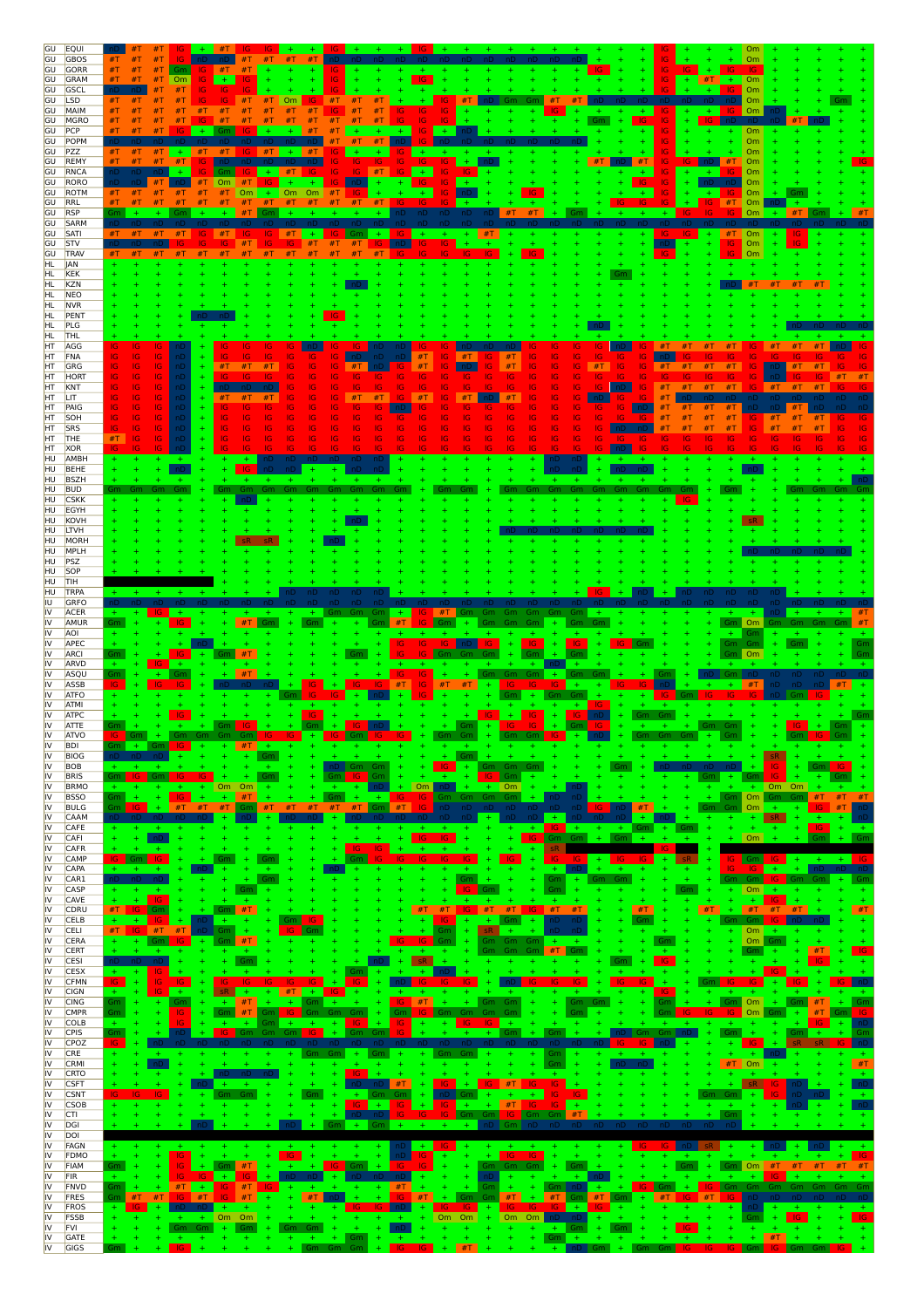|          | GIUL                            |                                                                                                                                                                                                                                                                           |                |
|----------|---------------------------------|---------------------------------------------------------------------------------------------------------------------------------------------------------------------------------------------------------------------------------------------------------------------------|----------------|
| IV       | GROG<br><b>GUAR</b>             | Gm.<br>Gm<br>- Gm<br>IG                                                                                                                                                                                                                                                   |                |
| IV       | <b>GUMA</b><br><b>IFOR</b>      |                                                                                                                                                                                                                                                                           |                |
|          | IMI                             | Om                                                                                                                                                                                                                                                                        |                |
| IV       | <b>IMTC</b><br><b>INTR</b>      | $+$                                                                                                                                                                                                                                                                       |                |
| ١V<br>IV | <b>IOCA</b><br>LATE             | nD                                                                                                                                                                                                                                                                        |                |
|          | LAV9                            |                                                                                                                                                                                                                                                                           |                |
|          | LMD<br>LNSS                     | IG.<br>$+$<br>$+$<br>sR.<br>Gm<br>Gm<br>IG.                                                                                                                                                                                                                               |                |
|          | LPEL                            |                                                                                                                                                                                                                                                                           |                |
|          | LRP<br>MA9                      | mC<br>IG.<br>IG.<br>#T<br>$+$<br>$+$<br>IG.<br>Gm<br>÷                                                                                                                                                                                                                    |                |
| IV<br>ιv | <b>MABI</b><br>MAGA             | #T<br>Gm<br>IG.<br>Gm<br>-IG.<br>$+$<br>$\ddot{}$<br>$\pm$<br>$+$<br>-IG.<br>Gm<br>$+$<br>$+$<br>nD.<br>mC<br>IG.                                                                                                                                                         |                |
| IV       | MAGO                            |                                                                                                                                                                                                                                                                           |                |
| IV<br>IV | MAON<br>MCEL                    | IG.<br>#T<br>IG.<br>Om<br>#T<br>IG.<br>- Gm<br>Gm<br>Gm                                                                                                                                                                                                                   |                |
| IV       | MCIV                            |                                                                                                                                                                                                                                                                           |                |
| IV<br>IV | <b>MCRV</b><br>MDI              | IG.<br>$#T$ Gm<br>IG.<br>Gm<br>#T<br>Gm<br>Gm                                                                                                                                                                                                                             |                |
| IV<br>IV | MELA                            | IG.<br>÷.<br>1G                                                                                                                                                                                                                                                           |                |
| IV       | MESG<br><b>MGAB</b>             | -IG<br>Gm<br>-IG.                                                                                                                                                                                                                                                         |                |
| ιv<br>IV | <b>MGR</b><br>MIDA              | Gm<br>1G<br>Gm<br>Gm<br>Gm                                                                                                                                                                                                                                                |                |
| IV       | MIGL                            |                                                                                                                                                                                                                                                                           |                |
| IV       | MILN<br>MMN                     | Gm                                                                                                                                                                                                                                                                        |                |
| IV       | MOCO                            | IG.<br>Эm<br>IG.<br>IG.                                                                                                                                                                                                                                                   |                |
| IV<br>IV | MODR<br>MOMA                    | Gm<br>IG.<br>#T<br>Om                                                                                                                                                                                                                                                     |                |
| IV<br>IV | MONC<br>MRB1                    | Om                                                                                                                                                                                                                                                                        |                |
| IV       | <b>MRGE</b>                     | #T<br>Gm<br>IG.<br>IG.                                                                                                                                                                                                                                                    |                |
| IV<br>IV | MRLC<br><b>MRVN</b>             | $+$<br>IG.                                                                                                                                                                                                                                                                |                |
| IV       | <b>MSAG</b>                     | Om<br>Gm<br>Gm                                                                                                                                                                                                                                                            |                |
| IV<br>IV | <b>MSSA</b><br><b>MTCE</b>      | $+$<br>Om<br><b>Om</b><br>Om<br><b>Om</b><br>Om<br>Om                                                                                                                                                                                                                     |                |
| IV<br>IV | MTRZ                            | Om<br>Om<br>Gm<br>Om<br>#T                                                                                                                                                                                                                                                |                |
| IV       | <b>MTSN</b><br><b>MURB</b>      | ю                                                                                                                                                                                                                                                                         |                |
| IV<br>ιv | <b>NARO</b><br><b>NDIM</b>      |                                                                                                                                                                                                                                                                           |                |
| IV       | NOCI                            | <b>Om</b><br>0 <sub>m</sub><br>÷.<br>Gm                                                                                                                                                                                                                                   |                |
| IV<br>IV | <b>NRCA</b><br>OFFI             | Om<br>Om                                                                                                                                                                                                                                                                  |                |
|          | OPPE                            |                                                                                                                                                                                                                                                                           |                |
|          | ORI<br>ORZI                     |                                                                                                                                                                                                                                                                           |                |
|          | OSSC<br>ovo                     | IG.                                                                                                                                                                                                                                                                       |                |
| N        | PALZ                            | Gm<br><b>IG</b><br>#T<br>-IG<br>Om                                                                                                                                                                                                                                        |                |
| ιv<br>IV | PAOL<br>PARC                    | Gm<br>Gm                                                                                                                                                                                                                                                                  |                |
|          | PESA                            |                                                                                                                                                                                                                                                                           |                |
|          | PIEI<br>PIGN                    |                                                                                                                                                                                                                                                                           |                |
|          | PII<br>PIPA                     |                                                                                                                                                                                                                                                                           |                |
|          | PLMA                            | #T<br>O <sub>m</sub>                                                                                                                                                                                                                                                      |                |
|          | POFI<br>PRMA                    | Gm<br>Om<br>-IG<br>IG.<br>#T<br>#T<br>Om<br>#T<br>#T<br>#T                                                                                                                                                                                                                | #T             |
|          | PSB1                            |                                                                                                                                                                                                                                                                           |                |
| IV<br>IV | <b>PTCC</b><br>PTQR             | IG<br>$\pm$                                                                                                                                                                                                                                                               |                |
| IV<br>IV | <b>PTRJ</b><br>PTRP             | IG.<br>Gm Gm<br>$+$<br>-IG.<br>IG.<br>l Gm<br>$+$<br>IG.<br>IG.<br>nD<br>Gm<br>nD.<br>nD.<br>.Gm<br>$+$<br>Gm<br>Gm                                                                                                                                                       | – Gm           |
| IV       | QLNO                            | $\blacksquare$ Om<br>#T<br>$\pm$<br>IG.<br>-IG<br>IG.<br>$+ +$                                                                                                                                                                                                            |                |
| IV<br>IV | <b>RDP</b><br>RMP               | #T<br><b>IG</b><br>$\ddot{}$<br>IG.                                                                                                                                                                                                                                       |                |
| IV       | RNI <sub>2</sub>                | Om<br>Om<br>#T<br>IG.<br>Gm<br>#T<br>IG.<br>Gm<br>Gm<br>Gm<br>Gm<br>Gm                                                                                                                                                                                                    |                |
| IV<br>IV | ROM <sub>9</sub><br><b>ROVR</b> | IG.<br>$Om +$<br>$+$<br>Om i<br>$+$<br>Gm                                                                                                                                                                                                                                 |                |
| IV<br>IV | RSM <sub>2</sub><br><b>SACR</b> | Gm<br>Gm<br>÷<br>Gm<br>IG.<br>Gm<br>$+$<br>Gm.<br>nD.<br>Gm.<br>$+$<br>#T<br>nD<br>-IG-<br>$+$<br>$+$<br>IG.<br>IG.<br>Gm<br>nD<br>Om<br>Om<br>٠.<br>÷<br>÷                                                                                                               | Gm Gm<br>Gm    |
| IV       | <b>SACS</b>                     | #T<br>IG.<br>Om<br>IG.<br>$+$<br>IG.<br>Om Gm<br>÷<br>$+$<br>$+$<br>-Gm<br>Gm.<br>Gm.<br>Gm<br>Gm<br>$+$<br>Gm                                                                                                                                                            |                |
| IV<br>IV | <b>SALB</b><br><b>SALO</b>      | #T<br>IG.<br>O <sub>m</sub><br>$\blacksquare$ Om<br>-IG.<br>÷<br>Gm<br>Gm<br>-Gm<br>÷.<br>nD Gm  <br>IG.<br>-IG.<br>-Gm<br>Gm<br>Om<br>Om<br>nD.<br>Gm Gm<br>Gm                                                                                                           | $Gm$ $ $ $ G $ |
| IV<br>IV | SAMA<br>SARZ                    | Gm<br>IG<br>-IG.<br>IG.<br>IG Gm<br>Gm Gm<br>IG<br>Gm<br>IG.<br>$+$<br>  Gm<br>Gm.<br>Gm.<br>IG.<br>- Gm<br>Gm.<br>- 161<br>-IG-<br>IG.<br><b>IG</b><br>IG.<br>Gm<br>$\pm$<br>$+$<br>$+$<br>Gm<br>$+$<br>Gm<br>$+$<br>$+$<br>$+$<br>$+$                                   |                |
| IV       | <b>SBPO</b>                     |                                                                                                                                                                                                                                                                           |                |
| IV<br>IV | <b>SCTE</b><br>SEI              | $+$ #T<br>Om<br>$+$<br>$+$<br>$+$<br>$+ +$<br>#T<br>Gm nD<br>Gm Gm<br>÷.<br>nD<br>$\pm$<br>$\overline{\phantom{0}}$ nD<br>$+$<br>nD.<br>nD                                                                                                                                | Gm             |
| IV       | <b>SERS</b>                     | #T<br>nD<br>IG.<br>nD 1<br>Gm<br>nD.<br>$\pm$<br>-IG.<br>$Gm$ $nD$<br>sR.<br>$+$<br>nD.<br>sR.<br>$+$<br>-IG -<br>÷<br>Gm<br>Gm<br>$+$<br>$+$ $-$                                                                                                                         |                |
| IV<br>IV | SGG<br><b>SGRT</b>              | Gm<br>÷.<br>Gm<br>-IG -<br>÷<br>Gm<br>$+$<br>Gm.<br>$+$<br>-IG.<br>$-+$<br>$+$<br>÷<br>$+$<br>$+$<br>$Gm +$<br>Om<br>÷.<br>Gm<br>-IG-<br>$+$ .<br>$+$<br><b>IG</b> Gm Gm<br>÷<br>$+$<br>Gm<br>Gm Gm n<br>$+$<br>$+$<br>Gm<br>$+$                                          |                |
| IV<br>IV | <b>SGTA</b><br>SIRI             | Gm<br>Gm Gm<br>-IG<br>÷<br>-IG.<br>$IG$ #T IG<br>Gm I<br>$+$<br>$Gm +$<br>$+$<br>-IG-<br>nD.<br>Om<br>nD.<br>$+$<br>$IG$                                                                                                                                                  |                |
| IV       | <b>SLCN</b>                     | #T<br>nD                                                                                                                                                                                                                                                                  |                |
| IV<br>IV | SNAL<br>SNTG                    | #T<br>Gm Om<br>#T<br>nD<br>Gm<br>$\vert$ Om +<br>Gm<br>IG.<br>IG.<br>D   Gm  <br>Gm.<br>-IG-<br>IG.<br>IG.<br>Gm<br>sR.<br>$+$<br>$+$<br><b>IG</b><br>$+$<br>$+$<br>$+$<br>Gm Gm<br>$+$<br>Gm                                                                             |                |
| IV       | SPS <sub>2</sub>                | IG.<br><b>IG</b><br>#T<br>-IG -<br>-IG -<br>$#T$ IG<br>-IG-<br>Gm Gm Gm Gm +<br>Gm Gm Gm<br>Gm Gm Gm Gm Gm<br>Gm<br>- 16<br>- IG -                                                                                                                                        | - Gm           |
| IV<br>IV | <b>SRES</b><br><b>SSFR</b>      | $\text{Gm}$ + $\text{IG}$ +<br>$+$ Gm Gm $+$<br>$+$<br>$+$<br>$nD$ $+$<br>$+1$<br>$Gm +$<br>Gm.<br>Gm Gm<br>$+$ 16<br>$\sqrt{Gm}$<br>Gm<br>$nD   Gm   + +$<br>nD<br>IG Gm Gm<br>$+$<br>Gm<br>Gm<br>- Gm<br>- Gm<br>-IG.<br>٠.<br>l Gm I<br>$+$<br>$+$<br>$+$<br>-IG-      | Gm             |
| IV<br>IV | <b>STAL</b><br>T0104            | nD.<br>Gm Gm<br>÷.<br>-IG-<br>$-4$<br>$-+$<br>$+$<br>$+$<br>$+$<br>$+$<br>IG.<br>$+$<br>IG.<br>$+$<br>$+$<br>$+$                                                                                                                                                          |                |
| IV       | T0110                           | $nD + Gm + +$<br>$+$ $-$<br>$+$<br>$+$<br>$+$<br>$+$<br>$+$<br>$+$<br>Gm<br>$+$<br>Gm<br>- 16 -<br>$+$<br>$+$<br>$+$<br><b>Harry Construction</b>                                                                                                                         |                |
| IV<br>IV | T1241<br>T1242                  | nD nD nD nD nD nD nD nD<br>nD.<br>nD.<br>$+$<br><b>IG</b><br>nD.<br>nD nD nD<br>nD nD<br>nD.<br>nD.<br>nD.<br>nD.<br>nD.<br>nD.<br>nD.<br>nD.<br>nD.<br>nD.<br>nD.<br>nD<br>nD<br>nD.<br>nD.<br>nD.<br>nD.<br>nD.                                                         |                |
| IV<br>IV | T1243                           | $IG$ $IG$ $+$<br>٦D<br>nD nD<br>nD<br>nD.<br>nD.<br>nD.<br>$+ -$<br>Gm.<br>$+$<br>$+$<br>$IG + Gm$<br>$+$ Gm $+$<br>٦D.<br>$+$<br>nD.<br>nD.<br>nD.<br>nD.<br>$+$<br>$+$                                                                                                  |                |
| IV       | T1245<br>T1246                  | $nD = nD$<br>$+$ Gm<br>- IG -<br>$+$<br>Gm<br>$+$ .<br>nD.<br>nD.<br>-nD<br>nD.<br>nD.<br>nD.<br>nD.<br>$+$<br>-nD  <br>$+ - +$<br>nD<br>$+$<br>nD.<br>nD.<br>nD.<br>nD.<br>nD.<br>nD.<br>nD.<br>nD.<br>nD.<br>nD.<br>-nD<br>$+$<br>$+$<br>$+$<br>$+$<br>nD<br>$+$<br>$+$ |                |
| IV<br>IV | T1247<br>T1256                  | IG.<br>-IG-<br>Gm Gm<br>Gm Gm IG<br>Gm.<br>Gm  <br>$+$<br>$\blacksquare$ Gm $\blacksquare$<br>-nD<br>nD,<br>$+$                                                                                                                                                           |                |
| IV       | <b>TDS</b>                      | Gm<br>Gm Gm<br>Gm<br>$+$<br>Gm<br>Gm Gm Gm Gm Gm<br>Gm<br>$+$<br>Gm<br>$+$<br>Gm  <br>$+$<br>$+$<br>$+$<br>$+$<br>$+$<br>$+$<br>$+$<br>$+$<br>$\ddot{}$<br>$+$<br>Gm<br>÷.<br>$+$ Gm<br>$+$<br>Gm                                                                         |                |
| IV<br>IV | <b>TEOL</b><br><b>TERO</b>      | IG.<br>$+$<br>$+$<br>$+$<br>IG.<br>$+$<br>IG.<br>$#T$ #T Gm<br>$\Delta \omega$<br>#T<br>$\Box$ Om<br>$+$<br>-IG.<br>Gm<br>Gm<br>Gm<br>$Gm \mid nD$<br>$+$                                                                                                                 |                |
| IV<br>IV | <b>TOLF</b><br>TREM             | #T<br>#T<br>-IG.<br>Om<br> G <br>Gm<br>Gm<br>nD.<br>$+$<br>sR.                                                                                                                                                                                                            |                |
| IV       | TRIF                            | Gm<br>#T<br>#T<br>#T<br>$#T$ #T<br>l in I<br>#T<br>#T<br>#T<br>÷<br>÷<br>÷.<br>$+$<br>$+$<br>#T<br>#T                                                                                                                                                                     |                |
| IV<br>IV | <b>TRIV</b><br>TRTR             | #T<br>IG.<br>Gm nD Gm<br>$+$<br>IG.<br>IG.<br>$\ddot{}$<br>$\ddot{}$<br>$\ddot{}$<br>$+$<br>$+$<br>$+$<br>nD Gm Gm<br>-Gm<br>$+$<br>$Gm +$<br>nD nD nD nD<br>nD nD nD nD nL<br>IG.<br>Gm<br>$+$<br>$+$<br>$+$<br>-IG.<br>  Gm<br>Gm<br>$+$<br>Gm                          | ∣Gm Gm         |
| IV       | <b>VAGA</b>                     | $\begin{bmatrix} \text{Gm} \\ + \\ + \\ \text{Om} \end{bmatrix}$<br>#T<br>#T<br>IG Gm Gm<br>$\#T$ Gm + +<br>$Gm + +$ Gm $Om$ Gm $Gm$ $\#T$ Gm $\#T$<br>$+$<br>IG.                                                                                                         |                |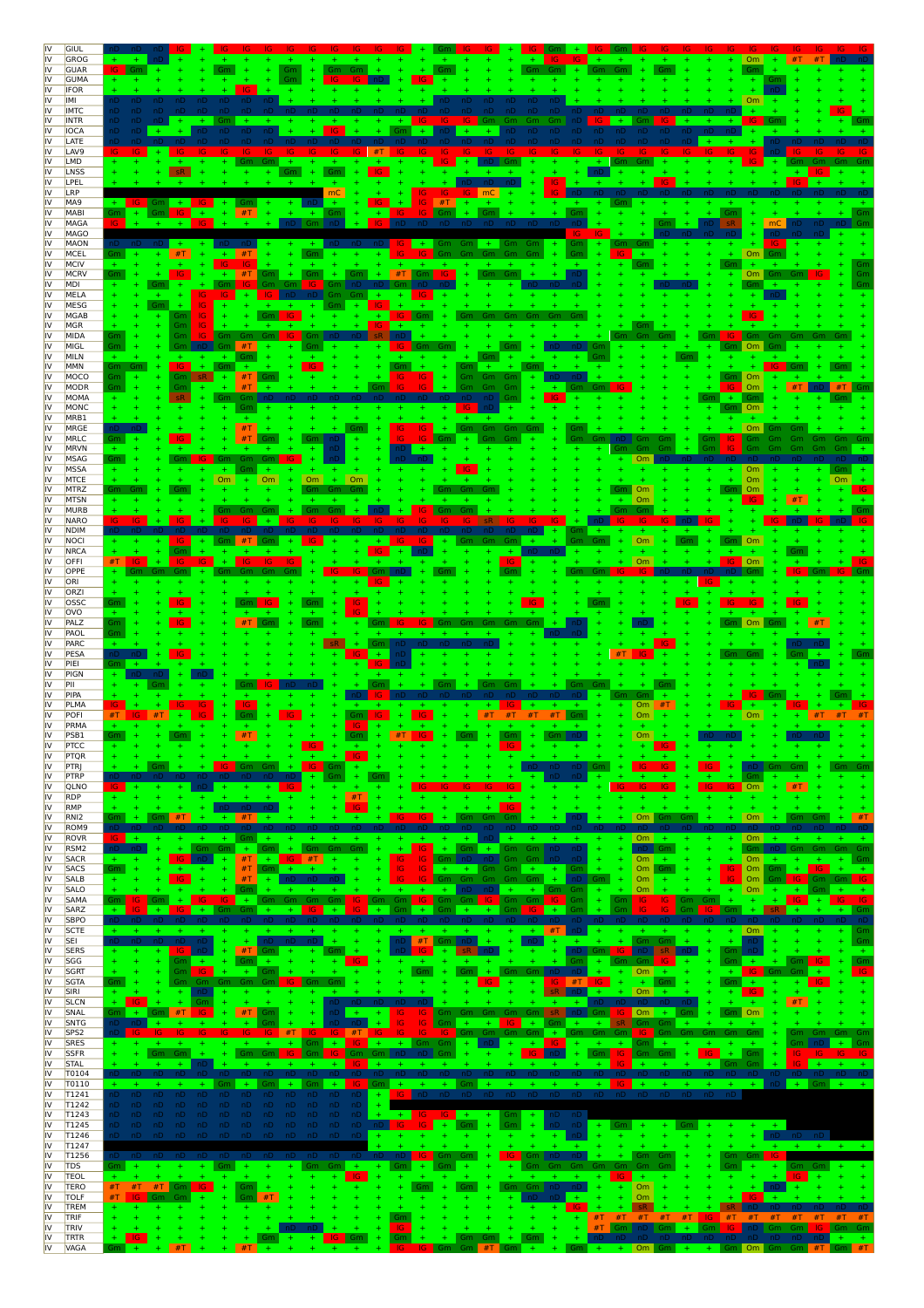| IV<br>IV                   | VARE<br><b>VARP</b>            |                                     |                          | $+$                              |                                              |           |      |                 |           |                  |                  |                                |                        |                                   | $+$            |                |           |
|----------------------------|--------------------------------|-------------------------------------|--------------------------|----------------------------------|----------------------------------------------|-----------|------|-----------------|-----------|------------------|------------------|--------------------------------|------------------------|-----------------------------------|----------------|----------------|-----------|
| IV<br>IV                   | <b>VBKN</b><br><b>VCRE</b>     |                                     |                          |                                  |                                              |           |      |                 | IG        | IG.              | -nD              |                                |                        |                                   | Gm G           |                |           |
| IV                         | VITU                           |                                     |                          |                                  |                                              |           |      |                 |           |                  |                  |                                |                        | IG.                               |                |                |           |
| IV<br>IV                   | <b>VIVA</b><br><b>VTIR</b>     |                                     |                          | Gm<br>-Gm                        | Gm                                           |           | Gm   | Gm              | Gm<br>Gm  | ÷.               | Gm Gm<br>IG.     |                                |                        |                                   |                |                |           |
| IV<br>IV                   | <b>VULT</b><br><b>VVDG</b>     |                                     |                          |                                  |                                              | <u>Gm</u> |      |                 | IG.       | Gm               | IG.              | Gm <sub>L</sub><br>-IG.<br>-IG |                        |                                   | IG.            |                |           |
| IV<br>IV                   | <b>VVLD</b><br><b>ZCCA</b>     |                                     |                          |                                  |                                              |           |      |                 |           |                  | sR<br>IG         | Gm                             |                        |                                   |                |                |           |
| IV<br>IX                   | ZONE<br>COL3                   | י טו                                |                          |                                  |                                              | IG.       |      | Gm              |           |                  |                  |                                |                        |                                   |                |                |           |
| IX<br>IX                   | LIO <sub>3</sub>               | ٦D.<br>nD<br>nD.<br>ıD.<br>nD.      | Gm                       | $+$<br>Gm<br>nD.<br>nD.          | nD<br>nD.                                    |           | -IG. | $+$             | Gm<br>Gm. | Gm<br>nD.<br>nD. | $+$<br>nD<br>nD. | nD.<br>nD.<br>nD<br>nD.        | nD<br><b>nD</b><br>nD. |                                   |                | וD Gm          |           |
| IX                         | PGN3<br>RDM3                   | ۱D۰                                 |                          |                                  |                                              |           | IG.  |                 | nD.       | $nD -$<br>nD     | nD<br>nD.        | nD.                            |                        |                                   |                |                |           |
| IX<br>IX                   | RSF3<br>SSB <sub>3</sub>       | ۱D.                                 |                          |                                  |                                              |           |      |                 |           | $+$ mC           | ٦D<br>nD.        | $+$<br>nD                      |                        |                                   |                |                | <b>IG</b> |
| LC.<br><b>ME</b>           | CANF<br>KOME                   |                                     |                          |                                  |                                              |           |      | #T              |           |                  |                  |                                |                        |                                   |                |                |           |
| MN<br>MN                   | AQU<br><b>BLY</b>              |                                     |                          |                                  |                                              |           |      |                 |           |                  | Om               |                                |                        |                                   |                |                |           |
| MN                         | BNI<br>MN CUC                  |                                     |                          |                                  |                                              |           |      |                 |           |                  |                  |                                |                        |                                   |                |                |           |
| MN<br>MN                   | <b>DIVS</b><br>PDG             |                                     |                          |                                  |                                              |           |      |                 |           |                  |                  |                                |                        |                                   |                |                |           |
| MN<br>MN                   | TIP<br><b>TIR</b>              | IG.<br>Gm<br>Gn                     |                          |                                  |                                              |           |      |                 |           |                  | Gm               | Om                             |                        |                                   |                |                |           |
|                            | MN TRI                         |                                     |                          |                                  |                                              |           |      |                 |           |                  |                  |                                |                        |                                   |                |                |           |
| MN<br>MN                   | <b>TUE</b><br><b>VLC</b>       |                                     |                          |                                  |                                              |           |      |                 |           |                  |                  |                                |                        |                                   |                |                |           |
| MN<br>MN                   | <b>VSL</b><br><b>VTS</b>       |                                     |                          |                                  |                                              | mC        |      |                 |           |                  |                  |                                |                        |                                   |                |                |           |
| MT<br>MT                   | AVM<br>AVP                     |                                     |                          |                                  |                                              |           |      |                 |           |                  |                  |                                |                        |                                   | 0 <sub>m</sub> |                |           |
| MT<br>NI.                  | <b>AVR</b><br>AGOR             |                                     |                          |                                  |                                              |           |      |                 |           |                  |                  |                                |                        |                                   |                |                |           |
| NI<br>NI                   | DST <sub>2</sub><br>PALA       | nD.<br>۱D                           |                          | nD.<br>nD.                       |                                              |           |      |                 |           |                  | nD<br>nD         | nD.                            |                        |                                   |                |                |           |
| NI<br>NI                   | POLC<br>PURA                   | ۱D<br>ıD.                           |                          | $+$                              | $+$                                          |           | nD.  | nD<br>1D.       | ٦D        | 1D.              | nD.              |                                |                        |                                   | Om<br>Om       | Gm Om Om<br>Om |           |
| NI.<br><b>NL</b>           | <b>VINO</b><br><b>HGN</b>      |                                     |                          |                                  |                                              |           |      |                 |           |                  |                  |                                |                        |                                   |                |                |           |
| <b>NL</b><br>OE            | <b>VKB</b><br>ABTA             |                                     |                          |                                  |                                              |           |      |                 |           |                  |                  |                                |                        |                                   |                |                |           |
| OE                         | ARSA                           |                                     |                          |                                  |                                              |           |      |                 |           |                  |                  |                                |                        |                                   |                |                |           |
| OE<br>OE                   | BIOA<br>CONA                   |                                     |                          |                                  |                                              |           |      |                 |           |                  |                  |                                |                        |                                   |                |                |           |
| OE<br>OE                   | <b>CSNA</b><br>DAVA            |                                     |                          |                                  |                                              |           |      |                 |           |                  |                  |                                |                        |                                   |                |                |           |
| OE<br>OE                   | FETA<br>KBA                    |                                     |                          |                                  |                                              |           |      |                 |           |                  |                  |                                |                        |                                   |                |                |           |
| OE<br>OE                   | LESA<br>MOA                    |                                     |                          |                                  |                                              |           |      |                 |           |                  |                  |                                |                        |                                   |                |                |           |
| OE<br>OE                   | MOTA<br>MYKA                   |                                     |                          |                                  |                                              |           |      |                 |           |                  |                  |                                |                        |                                   |                |                |           |
| OE<br>OE                   | OBKA<br>RETA                   |                                     |                          |                                  |                                              |           |      |                 |           |                  |                  |                                |                        |                                   |                |                |           |
| OE                         | RONA                           |                                     |                          |                                  |                                              |           |      |                 |           |                  |                  |                                |                        |                                   |                |                |           |
| OE<br>OE                   | SOKA<br>SQTA                   |                                     | IG                       |                                  |                                              |           |      |                 |           |                  |                  |                                |                        |                                   |                |                |           |
| OE<br>OE                   | <b>VIE</b><br><b>WATA</b>      |                                     |                          |                                  |                                              |           |      |                 |           |                  |                  |                                |                        |                                   |                |                |           |
| OE<br>OT                   | <b>WTTA</b><br>TAR1            |                                     |                          |                                  |                                              |           |      |                 |           |                  |                  | <b>Om</b>                      |                        | <b>Om</b>                         |                |                |           |
| OX<br>OX                   | ACOM<br>AGOR                   |                                     |                          |                                  |                                              |           |      |                 |           | Gm<br>-IG        |                  |                                | Gm                     | Gm                                | IG.<br>Gm      | IG.            |           |
| OX<br>OX                   | <b>BAD</b><br><b>BALD</b>      | ٦D٠                                 | nD nD nD nD              | nD.<br>nD                        | nD.<br>nD.<br>÷                              |           |      |                 |           |                  |                  |                                |                        |                                   |                |                |           |
| OX<br>OX                   | <b>BOO</b><br>CAE              | nD -<br>nD nD nD nD nD nD nD nD nD  |                          |                                  | nD nD nD nD nD nD nD nD nD<br>n <sub>D</sub> |           |      |                 |           |                  |                  |                                |                        |                                   |                |                |           |
| OX<br>OX                   | <b>CGRP</b><br><b>CIMO</b>     | nD.<br>$nD$ $nD$ $+$<br>nD nD nD nD | $+$<br>$\pm$             | $+$<br>$+$<br>$+$<br>$+$         | nD.<br>$+$<br>÷<br>÷                         |           |      |                 | Gm        |                  |                  |                                |                        |                                   | Om             |                |           |
| OX<br>OX                   | CLUD<br>DRE                    | nD nD nD<br>nD nD nD                | - nD<br>а.<br>nD.<br>nD. | nD.<br>nD.                       | ×.<br>nD.<br>nD                              |           |      |                 |           |                  |                  |                                |                        |                                   |                |                |           |
| OX                         | FERB                           | nD nD nD nD                         | nD.                      | nD.<br>nD.                       | nD<br>nD                                     |           |      |                 |           |                  |                  |                                |                        |                                   |                |                |           |
| <b>OX</b><br>OX            | <b>FUSE</b><br><b>MARN</b>     | nD -<br>nD<br>nD<br>nD -            | nD<br>nD.                | nD<br>nD<br>nD nD nD nD nD nD nD | nD<br>nD<br>nD<br>4                          |           |      |                 |           |                  |                  | 4<br>÷<br>÷                    | Ŧ                      |                                   |                |                |           |
| OX<br>OX                   | MLN<br>MPRI                    | nD nD nD nD nD<br>nD -<br>nD        | nD nD<br>$+$             | nD.<br>nD.<br>$+$<br>$+$         | nD<br>nD.<br>÷.<br>$+$                       |           |      |                 |           |                  |                  |                                |                        |                                   |                |                |           |
| OX<br>OX                   | PLRO<br>PRED                   | nD nD nD nD<br>nD.<br>nD nD nD      | nD.                      | $\mathsf{n}\mathsf{D}$<br>nD     | $\mathsf{n}\mathsf{D}$<br>nD                 |           |      |                 |           |                  |                  |                                |                        |                                   |                |                |           |
| <b>OX</b><br>OX            | SABO<br><b>VARN</b>            | nD nD nD nD<br>nD nD nD nD          | $\ddot{}$<br>$\ddot{}$   |                                  |                                              |           |      |                 |           |                  |                  |                                |                        |                                   |                |                |           |
| OX<br>PL                   | ZOU <sub>2</sub><br><b>KSP</b> | nD nD<br>nD.<br>$+$<br>$+$<br>$+$   | $+$                      |                                  |                                              |           |      |                 |           |                  |                  | ÷<br>Gm                        |                        |                                   | Gm             |                |           |
| PL<br>PL                   | <b>KWP</b><br>NIE              | IG.                                 | $+$                      |                                  |                                              |           |      | nD<br>nu        |           |                  |                  | $+$                            |                        | $+$                               | nD             |                |           |
| PL<br><b>RD</b>            | OJC<br>LOR                     | ÷                                   |                          |                                  |                                              |           |      |                 |           |                  |                  | Om<br>$\pm$                    | ÷<br>÷                 | $\ddot{\phantom{1}}$<br>÷.<br>IG. |                |                |           |
| RD<br><b>RD</b>            | MFF<br>MTLF                    |                                     |                          |                                  |                                              |           |      |                 |           |                  | #T<br>÷          | nD<br>÷                        | ÷<br>÷                 | IG.<br>IG.<br>Ŧ                   |                |                |           |
| <b>RD</b><br><b>RD</b>     | ORIF<br>PGF                    |                                     |                          |                                  |                                              |           |      |                 |           |                  | IG.              | 4                              | $\ddot{}$              | IG.<br>÷<br>$\sf IG$<br>÷         | $+$<br>$+$     |                |           |
| RF                         | GEPF                           | nD                                  |                          |                                  |                                              |           |      |                 |           |                  |                  |                                |                        | sR.<br>Ŧ                          | ÷<br>nD.       |                |           |
| RO<br><b>RO</b>            | ARR<br>BAIL                    | ÷<br>$\ddot{}$                      |                          |                                  |                                              |           |      | $+$<br>IG.<br>÷ |           | ÷                | ÷<br>÷<br>÷      |                                |                        | ÷<br>÷<br>$\ddot{}$               | ÷<br>$+$<br>÷  |                |           |
| <b>RO</b><br><b>RO</b>     | BANR<br><b>BMR</b>             |                                     |                          |                                  | ÷                                            |           |      |                 |           |                  |                  |                                |                        |                                   |                |                |           |
| <b>RO</b><br><b>RO</b>     | <b>BZS</b><br><b>CJR</b>       |                                     |                          |                                  |                                              |           |      |                 |           |                  |                  |                                |                        |                                   |                |                |           |
| <b>RO</b><br>RO            | DEV<br>DRGR                    |                                     |                          |                                  |                                              |           |      |                 |           |                  |                  |                                |                        |                                   |                |                |           |
| <b>RO</b>                  | RO GZR<br><b>HERR</b>          |                                     |                          |                                  |                                              |           |      |                 |           | ٦D               |                  |                                |                        |                                   |                |                |           |
| RO<br>RO                   | <b>HUMR</b><br>LOT             |                                     |                          |                                  |                                              |           |      |                 |           | ÷<br>÷           |                  |                                |                        |                                   |                |                |           |
| RO<br><b>RO</b>            | MDVR<br>PUNG                   |                                     |                          |                                  |                                              | IG.       |      |                 |           |                  |                  |                                | IG.                    | IG.                               |                |                |           |
| <b>RO</b>                  | <b>SIRR</b>                    |                                     |                          |                                  |                                              | ÷.        |      |                 |           |                  |                  |                                |                        |                                   |                |                |           |
| <b>RO</b><br>$rac{SI}{SI}$ | <b>VLAD</b><br>ABSI            |                                     |                          |                                  |                                              |           |      |                 |           |                  |                  |                                |                        |                                   |                |                |           |
| SI                         | <b>BOSI</b><br>KOSI            |                                     |                          |                                  |                                              |           |      |                 |           |                  |                  |                                |                        |                                   |                |                |           |
| SI<br><b>SI</b>            | LUSI<br>MOSI                   |                                     |                          |                                  |                                              |           |      |                 |           |                  | 4                | ÷<br>÷<br>÷                    | ÷.<br>÷                | ÷<br>$\pm$                        | ÷<br>÷         |                | ÷,        |
| SI<br><b>SI</b>            | RISI<br>ROSI                   |                                     |                          |                                  | IG.                                          |           |      |                 |           |                  |                  | ÷<br>÷                         | Ŧ                      | ÷                                 |                |                |           |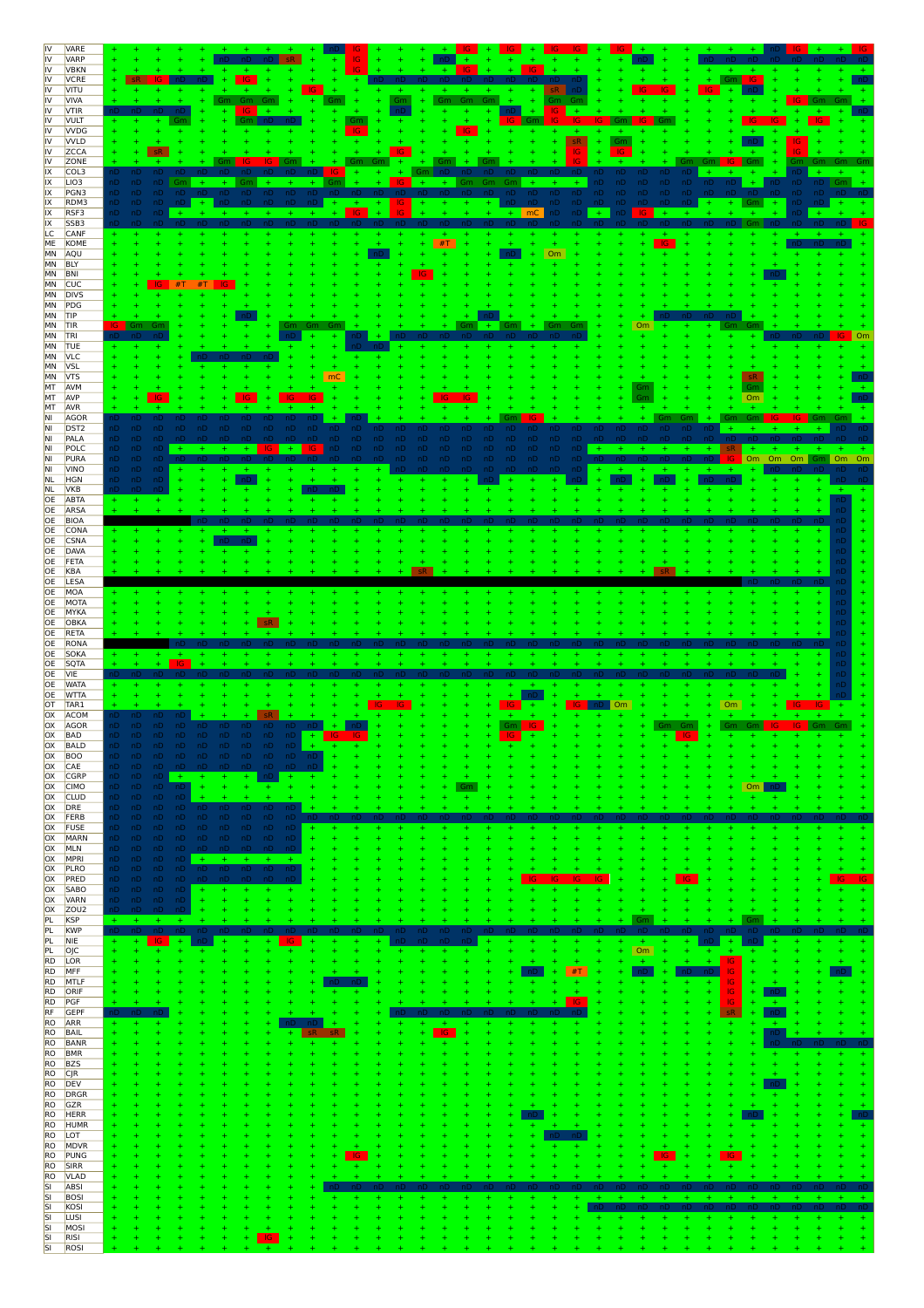| [SJ                                 | <b>BBLS</b>                |           |                  |                |           |                |               |                |          |    |           |                 |                       |            |        |                  |                  |            |                              |               |           |            |  |
|-------------------------------------|----------------------------|-----------|------------------|----------------|-----------|----------------|---------------|----------------|----------|----|-----------|-----------------|-----------------------|------------|--------|------------------|------------------|------------|------------------------------|---------------|-----------|------------|--|
| SJ<br>SJ                            | <b>BEO</b><br><b>DJES</b>  |           |                  |                |           |                |               |                |          |    |           |                 |                       |            |        |                  |                  |            |                              |               |           |            |  |
| SJ                                  | FRGS                       |           |                  |                |           |                |               |                |          |    |           |                 |                       |            |        |                  |                  |            |                              |               |           |            |  |
| SJ<br>SJ                            | GRUS<br>JES                | ۱D        | nD<br>nD.<br>nD. | nD<br>nD<br>nD | nD        | nD<br>nD       | nD.<br>nD.    | nD             | nD<br>nD | nD | nD<br>nD. | nD.<br>nD.      | nD<br>nD              |            |        |                  |                  |            |                              |               |           |            |  |
| SJ.                                 | <b>SJES</b>                |           |                  |                |           |                |               |                |          |    |           |                 |                       |            |        |                  |                  |            |                              |               |           |            |  |
| <b>SK</b>                           | <b>CRVS</b>                |           |                  |                |           |                |               |                |          |    |           |                 |                       | $+$        |        |                  |                  |            |                              |               |           |            |  |
| <b>SK</b><br><b>SK</b>              | KOLS<br>MODS               |           |                  |                |           |                |               |                |          |    | Gm        | nD.<br>÷.       | nD<br>nD.<br>Gm<br>Gm | Gm         |        | $+$              | <b>Om</b><br>$+$ | Gm         |                              |               |           |            |  |
| <b>SK</b>                           | <b>VYHS</b>                |           |                  |                |           |                |               |                |          |    |           |                 |                       |            |        |                  |                  |            |                              |               |           |            |  |
| <b>SK</b><br><b>SL</b>              | <b>ZST</b><br>BOJS         |           |                  |                |           |                |               | #T             |          |    | G         |                 |                       |            |        |                  |                  |            |                              |               |           |            |  |
| <b>SL</b>                           | CADS                       |           |                  |                |           |                |               | #T             |          |    |           |                 |                       |            |        |                  |                  |            |                              |               |           |            |  |
| <b>SL</b>                           | <b>CEY</b>                 |           |                  |                |           |                |               | #T             |          |    |           |                 |                       |            |        |                  |                  |            |                              |               |           |            |  |
| <b>SL</b><br><b>SL</b>              | CRES<br><b>CRNS</b>        |           |                  |                |           |                |               |                |          |    |           |                 |                       |            | sR     | nD<br>nD         |                  |            |                              |               |           |            |  |
| <b>SL</b>                           | DOBS                       |           |                  |                |           |                |               | $\#\mathsf{T}$ |          |    |           |                 |                       |            |        | nD               |                  |            |                              |               |           |            |  |
| <b>SL</b><br><b>SL</b>              | <b>GBAS</b><br><b>GBRS</b> |           | Om               |                |           |                |               | #T             |          |    |           | ۱D              |                       |            |        | nD               |                  |            |                              |               |           |            |  |
| <b>SL</b>                           | GCIS                       |           |                  |                |           |                |               | #T             |          |    |           | $+$<br>$+$      |                       |            |        |                  |                  |            |                              |               |           |            |  |
| <b>SL</b>                           | GOLS                       |           |                  |                |           |                |               | #T             |          |    |           | nD              |                       |            |        |                  |                  |            |                              |               |           |            |  |
| <b>SL</b><br><b>SL</b>              | GORS<br>GROS               |           |                  |                |           |                |               | #T<br>#T       |          | Om |           |                 |                       |            |        | nD,              | ٦D               |            |                              | nD            |           |            |  |
| <b>SL</b>                           | JAVS                       |           |                  |                |           |                |               |                |          |    |           |                 |                       |            |        | ۱D               | nD               |            |                              | ٦D            |           |            |  |
| <b>SL</b>                           | KNDS<br><b>KOGS</b>        |           |                  |                |           |                |               | ÷.<br>#T       |          |    |           |                 |                       |            |        |                  |                  |            |                              | nD            |           |            |  |
| <b>SL</b><br><b>SL</b>              | LEGS                       |           |                  |                |           |                |               |                |          |    |           |                 |                       |            |        |                  |                  |            | nD.                          |               |           |            |  |
| <b>SL</b>                           | LJU                        |           |                  |                |           |                |               | #T             |          |    |           |                 |                       |            |        |                  |                  |            |                              | nD            |           |            |  |
| <b>SL</b><br><b>SL</b>              | MOZS<br>PDKS               |           |                  |                |           |                |               | #T<br>#T       |          |    |           | nD.<br>пD<br>nD |                       | nD.        | nD     | nD               | nD.              | $+$<br>nD, | nD                           |               |           |            |  |
| <b>SL</b>                           | PERS                       |           |                  |                |           |                |               |                |          |    |           |                 |                       |            | $+$    |                  |                  | nD         | nD                           |               |           |            |  |
| <b>SL</b><br><b>SL</b>              | ROBS<br><b>SKDS</b>        |           |                  |                |           |                |               | #T<br>#T       |          |    |           | nD.<br>nD       |                       |            |        |                  |                  |            |                              | nD            |           |            |  |
| <b>SL</b>                           | <b>VISS</b>                |           |                  |                |           |                |               | #T             |          |    |           | ٦D              |                       |            |        |                  |                  | nD         |                              |               |           |            |  |
| <b>SL</b>                           | <b>VNDS</b>                |           |                  |                |           |                |               | #T             |          |    |           | ٦D              |                       |            |        |                  |                  |            | nD                           |               |           |            |  |
| SL<br><b>SL</b>                     | VOJS<br><b>ZALS</b>        |           |                  |                |           |                |               | #1             |          |    |           |                 |                       |            |        |                  |                  |            |                              |               |           |            |  |
| ST                                  | <b>DOSS</b>                |           |                  |                |           |                |               |                |          |    |           |                 |                       |            |        |                  |                  |            |                              |               |           |            |  |
| ST<br><b>SX</b>                     | GAGG<br>FBE                |           |                  |                |           |                |               |                |          |    |           |                 |                       |            |        |                  |                  |            |                              |               |           |            |  |
| <b>SX</b>                           | GUNZ                       |           |                  |                |           |                |               |                |          |    |           |                 |                       |            |        |                  |                  |            |                              |               |           |            |  |
| <b>SX</b>                           | MULD                       |           |                  |                |           |                |               |                |          |    |           |                 |                       |            |        |                  |                  |            |                              |               |           |            |  |
| <b>SX</b><br><b>SX</b>              | SCHF<br><b>TANN</b>        |           |                  |                |           |                |               |                |          |    |           |                 |                       |            |        |                  |                  |            |                              |               |           |            |  |
| <b>SX</b>                           | TRIB                       |           |                  |                |           |                |               |                |          |    |           |                 |                       |            |        |                  |                  |            |                              |               |           |            |  |
| <b>SX</b><br>TH                     | WERD<br>ABG1               |           |                  |                |           |                |               |                |          | Om |           |                 |                       |            |        |                  |                  |            |                              |               |           |            |  |
| TH                                  | ANNA                       |           |                  |                |           |                |               |                |          |    |           |                 |                       |            |        |                  |                  |            |                              |               |           |            |  |
| <b>TH</b>                           | CRUX                       |           |                  |                |           |                |               |                |          |    |           |                 |                       |            |        | Gm               |                  |            |                              |               |           |            |  |
| TH<br>TH                            | GRZ1<br><b>HKWD</b>        |           |                  |                |           |                |               |                |          |    |           |                 |                       |            |        |                  |                  |            | sR                           |               |           |            |  |
| TH                                  | <b>HWTS</b>                |           |                  |                |           |                |               |                |          |    |           |                 |                       |            |        |                  |                  |            | Gm                           |               |           |            |  |
| TH<br>TH                            | LEIB1<br>MEIN              |           |                  |                |           |                |               |                |          |    |           |                 |                       |            |        |                  |                  |            |                              |               |           |            |  |
| TH                                  | MLFH                       |           |                  |                |           | $+$            |               | $+$            |          |    |           |                 |                       |            |        |                  |                  |            |                              |               |           |            |  |
| TH<br>TH                            | MODW<br>PLN                |           |                  |                |           |                |               |                |          |    |           |                 |                       |            |        |                  |                  |            |                              |               |           |            |  |
| TH                                  | SPAHL                      |           |                  |                |           |                |               |                |          |    |           |                 |                       |            |        |                  |                  |            |                              |               |           |            |  |
| TH                                  | <b>TAUT</b>                |           |                  |                |           |                |               |                |          |    |           |                 |                       |            |        |                  |                  |            |                              |               |           |            |  |
|                                     |                            |           |                  |                |           |                |               |                |          |    |           |                 |                       |            |        |                  |                  |            |                              |               |           |            |  |
| TH                                  | THWA                       |           |                  |                |           |                |               |                |          |    |           |                 |                       |            |        |                  |                  |            |                              |               |           |            |  |
| <b>TH</b><br>TH                     | VITZ<br><b>WESF</b>        | ÷.<br>nD. |                  |                | IG        |                |               |                |          | ÷  |           |                 |                       |            |        |                  |                  |            |                              |               |           |            |  |
| <b>TH</b>                           | ZEU                        |           |                  |                |           |                |               |                |          |    |           |                 |                       |            |        |                  |                  |            |                              |               |           |            |  |
| TV                                  | SF11                       |           |                  | -nD            | טו<br>nD. |                |               |                | nD.      |    |           | nD.             | nD.                   | nD.<br>-nD | nD.    |                  |                  |            | nD.                          | <b>nD</b>     |           |            |  |
| <b>TV</b><br><b>TV</b>              | SF <sub>13</sub><br>SF14   |           |                  |                |           | nD.<br>nD.     | nD.<br>nD.    | nD.            | nD       |    |           | nD.<br>nD.      | nD.                   |            | nD.    | nD.              | nD.<br>nD.       | nD.        | nD.                          |               |           |            |  |
| Z <sub>3</sub>                      | A001A                      | $+$       |                  |                |           |                |               |                |          |    |           |                 |                       |            |        |                  |                  |            |                              |               |           |            |  |
|                                     | A002A<br>A002B             |           |                  |                |           |                |               | $+$            | $+$      |    |           |                 |                       |            |        |                  |                  |            |                              |               |           |            |  |
|                                     | A003A                      |           |                  |                |           |                | ÷             | $+$            | nD.      |    |           |                 |                       |            |        |                  |                  |            |                              |               |           |            |  |
|                                     | A004A                      |           |                  |                |           |                |               | a.             | $+$      |    |           |                 |                       |            |        |                  |                  |            |                              |               |           |            |  |
|                                     | A005A<br>A005B             |           |                  |                |           |                |               |                | ÷        |    |           |                 |                       |            |        |                  |                  |            |                              |               |           |            |  |
|                                     | A006A                      |           |                  |                |           |                |               |                |          |    |           |                 |                       |            |        |                  |                  |            |                              |               |           |            |  |
|                                     | A007A<br>A008A             |           |                  |                |           |                |               |                |          |    |           |                 |                       |            |        |                  |                  |            |                              |               |           |            |  |
|                                     | A009A                      |           |                  |                |           |                |               |                |          |    |           |                 |                       |            |        |                  |                  |            |                              |               |           |            |  |
|                                     | A010A<br>A011A             |           |                  |                |           |                |               |                |          |    |           |                 |                       |            |        |                  |                  |            |                              |               |           |            |  |
| 23 23 23 23 23 23 23 23 23 23 24 25 | A011B                      |           |                  |                |           |                |               | ٠              |          |    |           |                 |                       |            |        |                  |                  |            |                              |               |           |            |  |
|                                     | A012A                      |           |                  |                |           |                |               |                |          |    |           |                 |                       |            |        |                  |                  |            |                              |               |           |            |  |
|                                     | A013A<br>A014A             |           |                  |                |           |                |               |                |          |    |           |                 |                       |            |        |                  |                  |            |                              |               |           |            |  |
|                                     | A015A                      | ÷         |                  |                |           |                |               |                |          |    |           |                 |                       |            |        |                  |                  |            |                              |               |           |            |  |
|                                     | A016A<br>A017A             |           |                  |                |           |                |               |                |          |    |           |                 |                       |            |        |                  |                  |            |                              |               |           |            |  |
|                                     | A018A                      |           |                  |                |           |                |               |                |          |    |           |                 |                       |            |        |                  |                  |            |                              |               |           |            |  |
|                                     | A019A<br>A020A             |           |                  |                |           |                |               |                |          |    |           |                 |                       |            |        |                  |                  |            |                              |               |           |            |  |
|                                     | A021A                      |           |                  |                |           |                |               |                |          |    |           |                 |                       |            |        |                  |                  |            |                              |               |           |            |  |
|                                     | A022A                      |           |                  |                |           |                |               |                |          |    |           |                 |                       |            |        |                  |                  |            |                              |               |           |            |  |
|                                     | A023A<br>A024A             |           |                  |                |           |                |               |                |          |    |           |                 |                       |            |        |                  |                  |            |                              |               |           |            |  |
|                                     | A024B                      |           |                  |                |           |                |               |                |          |    |           |                 |                       |            |        |                  |                  |            |                              |               |           |            |  |
|                                     | A025A<br>A026A             |           |                  |                |           |                |               |                |          |    |           |                 |                       |            |        |                  |                  |            |                              |               |           |            |  |
|                                     | A027A                      |           |                  |                |           |                |               |                |          |    |           |                 |                       | nD         |        |                  |                  |            |                              |               |           |            |  |
|                                     | A028A                      |           |                  |                |           |                |               |                |          |    |           |                 |                       | ÷<br>$+$   |        | ÷                |                  |            |                              |               |           |            |  |
|                                     | A029A<br>A030A             |           |                  |                |           |                |               |                |          |    |           |                 | sR                    | sR.        |        | Gm               |                  |            |                              |               |           |            |  |
|                                     | A031A                      |           |                  |                |           | ÷              | ÷             |                |          |    |           |                 |                       | ÷          |        | ÷.               |                  |            |                              |               |           |            |  |
|                                     | A032A<br>A033A             |           |                  |                | $5$       | sR.<br>Gm<br>÷ | nD<br>Gm<br>÷ |                | sR<br>еŘ |    | $5$       |                 | $5$                   |            | $5$    | sR.<br>Gm        |                  |            | ÷                            | Gm<br>÷       | ςR.       |            |  |
|                                     | A034A                      |           |                  |                |           | ÷              |               |                |          |    |           |                 | ٠                     |            |        | $+$              |                  |            |                              |               |           |            |  |
|                                     | A035A                      |           |                  |                |           |                |               |                |          |    |           |                 |                       |            |        | Gm               |                  |            | IG                           | $+$           | <b>sR</b> |            |  |
|                                     | A036A<br>A037A             |           |                  | Gm             |           |                | ÷<br>Ŧ        |                |          |    |           |                 |                       |            |        | $\pm$<br>Gm      |                  |            | ÷.<br>$\ddot{}$              | Gm<br>÷<br>Gm |           |            |  |
|                                     | A038A                      |           |                  |                |           |                | ÷             | nD             |          |    |           |                 |                       | 4          | 4<br>÷ | $+$              |                  |            | $\pm$                        | $+$           |           |            |  |
|                                     | A050A                      |           |                  |                |           |                | 4             | $+$            |          |    |           |                 |                       |            |        | Om               |                  |            | Om<br>$\ddot{}$<br>$\ddot{}$ |               |           | nD.<br>-nE |  |
|                                     | A051A<br>A052A             |           |                  |                |           |                |               | nD             |          |    |           |                 |                       |            |        | Om Om<br>Om      | Om               |            | Om<br>Om                     |               | nD.<br>۱D | nD         |  |
|                                     | A060A                      |           |                  | nD             |           |                |               | ÷.             |          |    | nD        | nD              |                       | חו         |        |                  | $+$              |            |                              |               | nD        |            |  |
|                                     | A060B                      |           |                  |                |           |                |               |                |          |    |           |                 |                       |            |        | $+$              |                  | Ŧ          | $+$ Om<br>$+$                |               |           | $\ddot{}$  |  |
| Z3<br>Z3<br>Z3<br>Z3<br>Z3          | A061A<br>A062A<br>A071A    |           |                  |                |           |                |               |                |          |    | $+$<br>nD |                 |                       |            | 4      | Om Om<br>Om<br>÷ | $\pm$            |            | OM<br>÷.<br>÷                | ÷<br>÷        | $\pm$     | $+$        |  |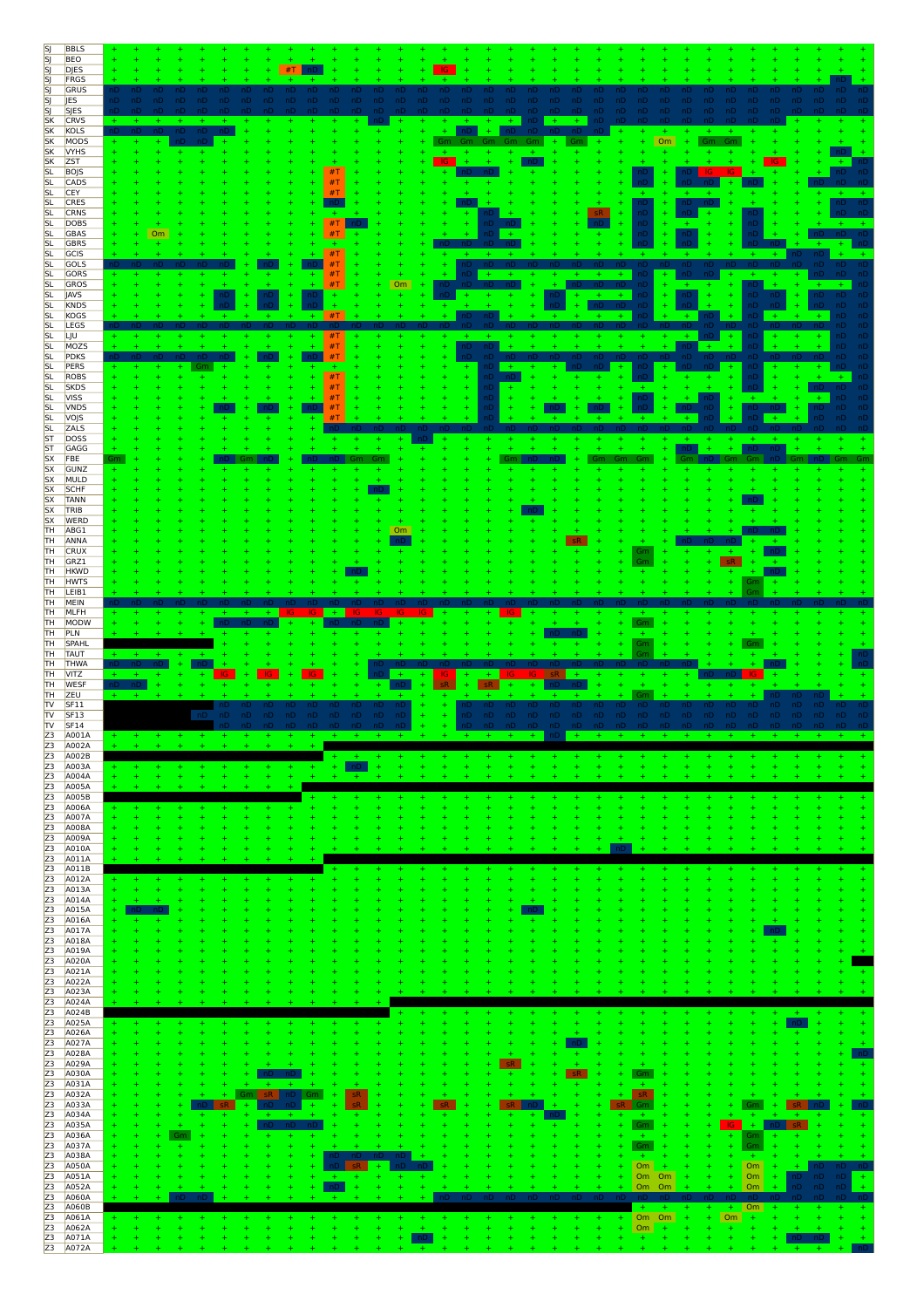| Z3       |                      |                                                                                                               |
|----------|----------------------|---------------------------------------------------------------------------------------------------------------|
|          | A073A                |                                                                                                               |
| Z3       | A074A                |                                                                                                               |
| Z3       | A075A                |                                                                                                               |
| Z3       | A076A                |                                                                                                               |
| Z3       | A077A                |                                                                                                               |
| Z3       | A078A                |                                                                                                               |
| Z3       | A079A                |                                                                                                               |
| Z3       | A080A                |                                                                                                               |
| Z3       | A081A                |                                                                                                               |
| Z3       | A082A                |                                                                                                               |
| Z3       | A083A                |                                                                                                               |
| Z3       | A084A                |                                                                                                               |
| Z3<br>Z3 | A085A                |                                                                                                               |
|          | A086A<br>A087A       | nD<br>nD                                                                                                      |
| Z3<br>Z3 | A088A                |                                                                                                               |
| Z3       | A089A                |                                                                                                               |
| Z3       | A090A                |                                                                                                               |
| Z3       | A100A                |                                                                                                               |
| Z3       | A101A                |                                                                                                               |
| Z3       | A101B                |                                                                                                               |
| Z3       | A102A                |                                                                                                               |
| Z3       | A103A                |                                                                                                               |
| Z3       | A103B                | -IG.<br>nD                                                                                                    |
| Z3       | A104A                |                                                                                                               |
| Z3       | A104B                |                                                                                                               |
| Z3       | A105A                |                                                                                                               |
| Z3       | A106A                | nD.<br>nD<br>'nП                                                                                              |
| Z3<br>Z3 | A106B<br>A107A       | nD.<br>nD.<br>٦D<br>nD.<br>nD.<br>nD.<br>nD<br>nD                                                             |
| Z3       | A107B                | nD.<br>nD<br>nD<br>nD<br>- nD<br>nD.<br>nD.<br>nD.<br>nD.<br>nD.<br>nD<br><b>nD</b>                           |
| Z3       | A107C                |                                                                                                               |
| Z3       | A108A                |                                                                                                               |
| Z3       | A109A                |                                                                                                               |
| Z3       | A110A                | <b>IG</b><br>IG.<br>Gm                                                                                        |
| Z3       | A111A                | ÷                                                                                                             |
| Z3       | A112A                | ÷<br>nD                                                                                                       |
| Z3       | A113A                | nD.<br><b>nD</b><br>ıD.                                                                                       |
| Z3<br>Z3 | A114A                | $+$                                                                                                           |
| Z3       | A115A<br>A116A       |                                                                                                               |
| Z3       | A117A                |                                                                                                               |
| Z3       | A118A                |                                                                                                               |
| Z3       | A118B                |                                                                                                               |
| Z3       | A119A                |                                                                                                               |
| Z3       | A121A                | nD.<br>nD.<br>nD.                                                                                             |
| Z3       | A122A                | $+$                                                                                                           |
| Z3       | A123A                | $+$<br>nD                                                                                                     |
| Z3       | A124A                | sR<br>nD.<br>nD.<br>nD.<br>nD.<br>$nD \t D$<br>nD.<br>nD<br>$+$<br>nD.<br>nD.<br>-nD<br>-nD<br>nD<br>nD<br>nD |
| Z3<br>Z3 | A125A<br>A126A       | nD -<br>nD nD<br>nD nD<br>nD<br>-nD<br>nD nD nD<br>nD<br>$+$<br>nD.<br>-nD<br>$+$                             |
| Z3       | A127A                | nD<br>$+$<br>$+$                                                                                              |
| Z3       | A128A                | $+$<br>$+$<br>$+$                                                                                             |
| Z3       | A129A                | nD.<br>nD nD<br>nD.<br>nD.<br>nD<br>nD<br>-nD                                                                 |
| Z3       | A140A                | nD.<br>nD.<br>nD<br>nD.<br>-nD<br>$\pm$                                                                       |
| Z3       | A141A                | ÷<br>$+$<br>$\pm$                                                                                             |
| Z3       | A143A                | ÷                                                                                                             |
| Z3       | A144A                | $+$<br>nD.<br>nD<br>nD.<br>nD.<br>nD.<br>nD.<br>nD<br>.nD                                                     |
| Z3       | A145A                | nD.<br>nD<br>nD<br>nD.<br>nD.<br>nD.<br>nD                                                                    |
| Z3       | A146A                | nD.<br>nD -<br>nD.<br>nD.<br>nD.<br>nD                                                                        |
| Z3       | A147A                |                                                                                                               |
| Z3       | A147B                |                                                                                                               |
| Z3       | A148A                | $nD$ $nD$                                                                                                     |
| Z3       | A148B                | $+$<br>$+$<br>$+$<br>$+$                                                                                      |
| Z3       | A151A                |                                                                                                               |
| Z3       | A152A                |                                                                                                               |
| Z3       | A153A<br>Z3 A154A    |                                                                                                               |
| Z3       | A155A                |                                                                                                               |
| Z3       | A156A                | $nD$ $nD$ $+$ $+$ $+$ $+$ $+$ $+$ $+$ $+$<br>$+ - +$                                                          |
| Z3       | A157A                | nD<br>$+$ $+$ nD nD $+$<br>$\pm$<br>nD.<br>$+ + + + +$<br>∴nD I<br>$+$ $-$<br>$+$<br>÷.                       |
| Z3       | A158A                | <b>Hart</b><br><b>ALC</b><br>$\pm$<br>$+$<br>$+ + + +$<br>$+$<br>$-4$                                         |
| Z3       | A159A                |                                                                                                               |
| Z3       | A160A                |                                                                                                               |
|          | Z3 A161A             |                                                                                                               |
| Z3       | A162A                |                                                                                                               |
| Z3       | A163A                | $+$<br>$+$<br>$+$<br>$+$<br>$+$<br>$+$<br>$+$<br>$+$                                                          |
| Z3       | A164A                | nD<br>$+$<br>$+$ nD nD nD nD<br>$+$<br>$+$<br>$+$<br>$+$<br>$+$<br>÷                                          |
| Z3       | A165A                |                                                                                                               |
| Z3<br>Z3 | A166A                |                                                                                                               |
|          |                      | $40\%$                                                                                                        |
|          | A167A                | $\pm$ .<br>nD<br>$+ - + - +$<br>- nD<br>$+$<br>$+$                                                            |
| Z3<br>Z3 | A168A<br>A169A       | sR.<br>IG.                                                                                                    |
| Z3       | A170A                | $+$<br>÷<br>-IG.                                                                                              |
|          | Z3 A171A             | -IG.<br>$+$<br>$+$<br>$+$                                                                                     |
| Z3       | A172A                | sR.<br>$+$                                                                                                    |
| Z3       | A173A                | $+ + + + + +$<br>$+$                                                                                          |
| Z3       | A174A                |                                                                                                               |
| Z3       | A175A                | $+ + + + + + +$                                                                                               |
| Z3       | A176A                |                                                                                                               |
| Z3       | A177A                | $+$<br>$+$<br>$+$                                                                                             |
| Z3<br>Z3 | A178A<br>A179A       | $mc +$                                                                                                        |
|          | Z3 A180A             | $+ + + + + + + + + +$<br>÷<br>nD                                                                              |
|          | Z3 A181A             |                                                                                                               |
| Z3       | A182A                |                                                                                                               |
| Z3       | A183A                |                                                                                                               |
|          | Z3 A184A             | $+$<br>$+$<br>$+$                                                                                             |
|          | Z3 A185A             | $+ + + + + + + + + +$<br>$+$<br>$+$<br>nD<br>$+$<br>$\pm$<br>$+$<br>÷                                         |
|          | Z3 A186A             | nD.<br>nD<br>$\pm$<br>nD.<br>-nD<br>nD                                                                        |
|          | A186B                | nD<br>$+$                                                                                                     |
| Z3<br>Z3 | A187A                | $+$                                                                                                           |
| Z3       | A188A                | + + + + <mark>mC</mark> + + + + + + +                                                                         |
|          | Z3 A190A<br>Z3 A191A |                                                                                                               |
|          | Z3 A192A             | $+$ nD $+$ $+$ nD<br>n <sub>D</sub><br>$+$<br>$+$<br>$+$<br>$+$<br>÷                                          |
| Z3       | A193A                | $+$<br>$+ - + -$<br>$+$<br>$+$<br>$\ddot{}$<br>$+$<br>$+$<br>$+$<br>$\ddot{}$<br>$+$<br>$\ddot{}$             |
|          | A194A                | Gm                                                                                                            |
| Z3       | Z3 A195A             |                                                                                                               |
| Z3       | A196A                |                                                                                                               |
| Z3       | A198A                |                                                                                                               |
|          | A199A                | $+$<br>$+$<br>$+$                                                                                             |
| Z3<br>Z3 | A200A                | $+$<br>$+$<br>$+$<br>$\ddot{}$<br>÷<br>nD nD nD nD<br>$+$<br>$+$<br>$+$                                       |
| Z3       | A201A                | $nD + + + + + + + + + +$<br>$+ + + +$<br>$+$                                                                  |
| Z3<br>Z3 | A202A                | nD nD nD nD nD nD<br>$+$<br>$+$<br>$+1$<br>$+$                                                                |
| Z3       | A204A<br>A205A       | nD nD nD<br>÷<br>$\ddot{}$<br>$+$<br>$+$<br>$+$                                                               |